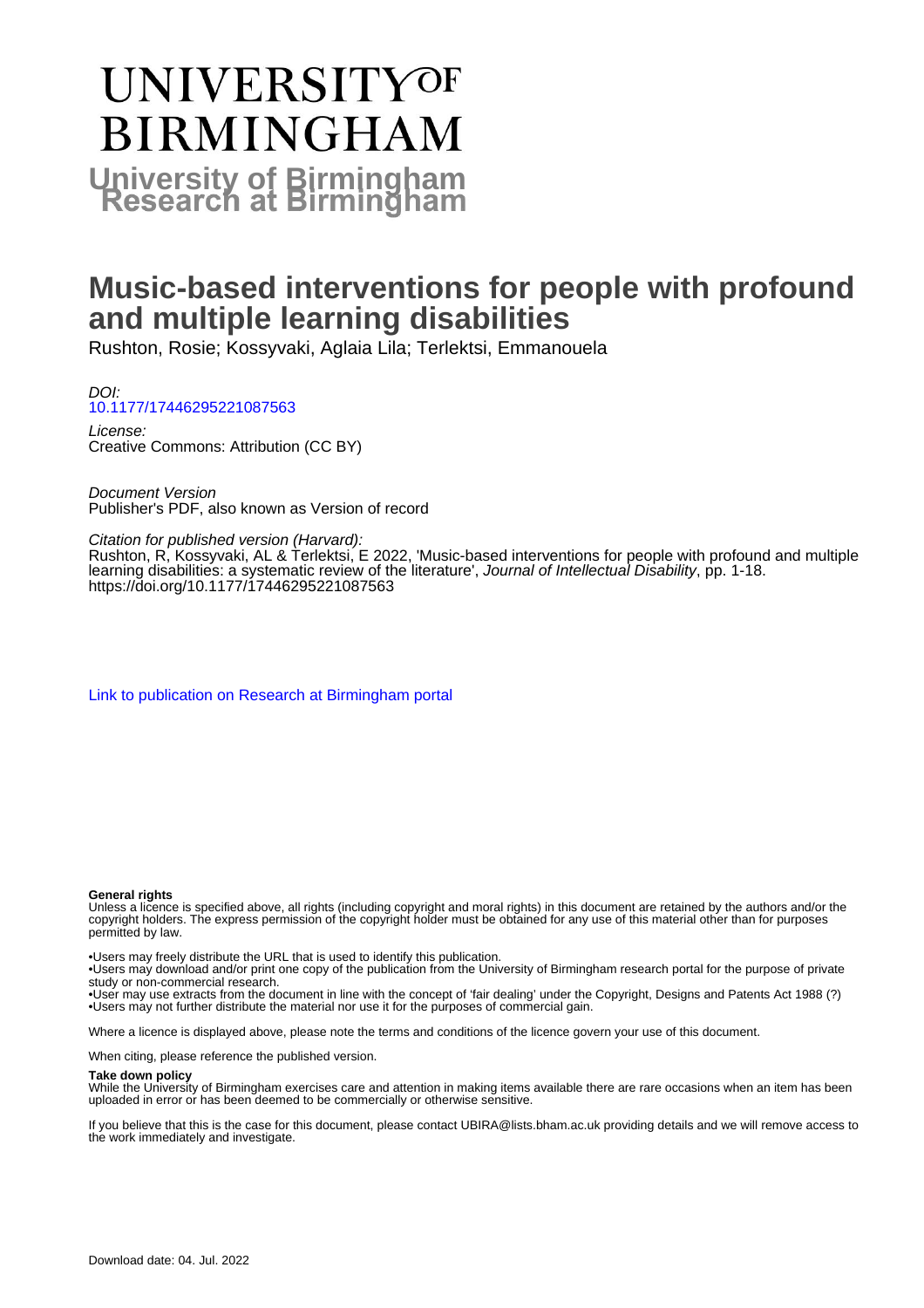Original Research

# Music-based interventions for people with profound and multiple learning disabilities: A systematic review of the literature

# Rosie Rushton<sup>®</sup>, Lila Kossyvaki<sup>®</sup> and Emmanouela Terlektsi

University of Birmingham, Department of Disability Inclusion and Special Needs (DISN), School of Education, Birmingham, UK



Journal of Intellectual Disabilities 2022, Vol. 0(0) 1–18 © The Author(s) 2022  $\boxed{6}$   $\boxed{0}$ Article reuse guidelines:

[sagepub.com/journals-permissions](https://uk.sagepub.com/en-gb/journals-permissions) DOI: [10.1177/17446295221087563](https://doi.org/10.1177/17446295221087563) [journals.sagepub.com/home/jid](https://journals.sagepub.com/home/jid) **SSAGE** 

#### Abstract

Music is motivational, accessible and engaging for individuals with learning disabilities. Several systematic reviews have addressed the effects of music activity on people with learning disabilities; however, none has specifically reviewed the use of musical activity with people with profound and multiple learning disabilities.

This review aimed to: 1. identify peer-reviewed studies and describe the characteristics of evidencebased musical activity used with people with profound and multiple learning disabilities and 2. evaluate and analyse the effectiveness of these music-based interventions and identify gaps within current research. A systematic search was conducted in April 2021 identifying seven peer-reviewed studies which included music-based interventions with at least one person with profound and multiple learning disabilities.

Findings reveal the interventions varied in their frequency, duration and content. The outcome of most (n=6) interventions documented the development of the participants' social skillset. Interventions were predominantly (n=6) implemented by facilitators with musical expertise. The diverse and novel nature of the reviewed studies highlights a need to expand and enhance research with this population.

#### Keywords

interventions, music, profound intellectual/learning disabilities, review

#### Corresponding author:

Rosie Rushton, Department of Disability Inclusion and Special Needs (DISN), School of Education, University of Birmingham, Birmingham B15 2TT, UK. Email: [rosierushton1510@gmail.com](mailto:rosierushton1510@gmail.com)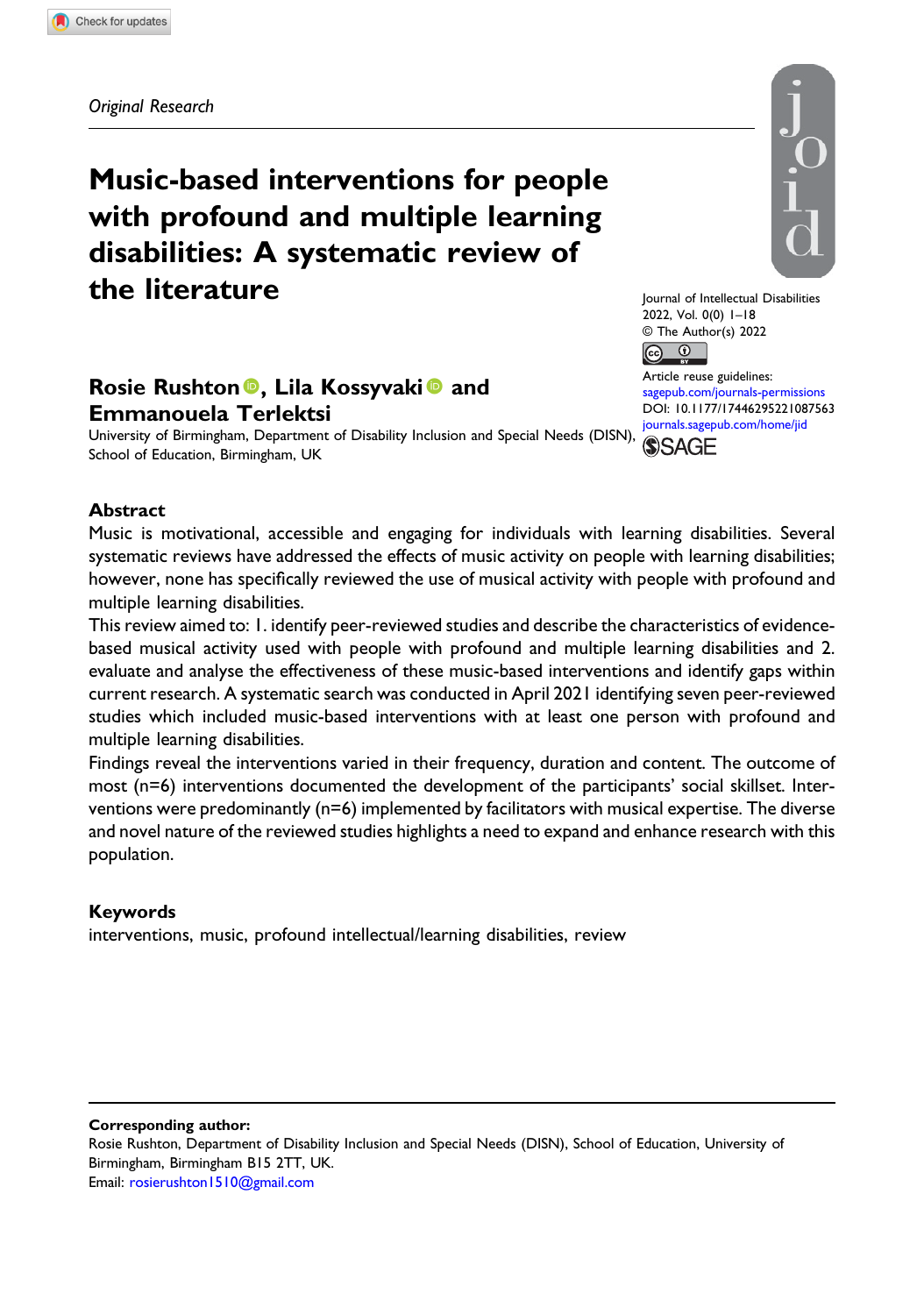# Introduction

Music is easily accessible, highly motivational and can be used as an effective tool to support wellbeing, mood regulation and social interactions [\(Hallam and MacDonald, 2013;](#page-16-0) [Murphy and](#page-17-0) [McFerran, 2017](#page-17-0)). From the early stages of development, music is recorded to affect the emotional state of its listener ([Juslin and Sloboda, 2013\)](#page-16-1). Entwined within everyday life, throughout human societies, parents employ musical interactions to support communication and bonding with their child [\(Custodero and Johnson-Green, 2003](#page-16-2); [Zeedyk, 2008\)](#page-18-0).

Music has been recorded as highly motivational for young people with profound and multiple learning disabilities ([Corke, 2012](#page-16-3); [Ockelford, 2008\)](#page-17-1). A frequent activity within both their home [\(Axelsson and Wilder, 2014\)](#page-15-0) and school lives [\(Maes et al., 2010\)](#page-16-4), music is reported to affect the mood, communication, and playfulness of people with profound and multiple learning disabilities [\(Rushton and Kossyvaki, 2020](#page-17-2), [2022](#page-17-3)). Whilst there is not a universally agreed definition of the characteristics of people with profound and multiple learning disabilities ([Nind and Strnadova,](#page-17-4)´ [2020\)](#page-17-4), this heterogenous population have a profound intellectual disability often combined with physical disabilities, sensory impairments and complex medical needs ([Doukas et al., 2017\)](#page-16-5). Other terms adopted to identify this population within literature include; people with profound intellectual and multiple disabilities (PMLD), profound and multiple intellectual disabilities (PMID), or individuals with complex and/or profound needs. Within the United Kingdom the term profound and multiple learning disabilities has been widely accepted within education, healthcare and academic settings and the description provided by [Doukas et al. \(2017\)](#page-16-5) is adopted within this study.

Music activity for people with profound and multiple learning disabilities can be broadly divided into: 1. musical education, in which the purpose of music is to teach musical skill [\(Ockelford, 2008](#page-17-1)); 2. music therapy in which a trained professional music-therapist uses music as a vehicle for therapeutic benefits ([Alder and Samsonova-Jellison, 2017;](#page-15-1) [Thompson, 2019](#page-17-5)); and 3. social music, in which music is used to support the social interaction and behaviours between people with profound and multiple learning disabilities, their peers, and supporting adults, in both educational and recreational contexts ([Corke, 2012;](#page-16-3) [Ramney, 2011\)](#page-17-6). Although there may be crossovers between the techniques used by practitioners across the above-mentioned musical activities, these are largely defined by their intended outcomes and the individual/s facilitating the musical activity.

The benefits of music for people with profound and multiple learning disabilities are often founded on literature which does not specifically include people with profound and multiple learning disabilities. Literature including typically developing babies [\(Ockelford, 2000](#page-17-7); [Stern,](#page-17-8) [2010](#page-17-8)), or disabled populations with higher cognitive abilities are used to advocate for the use of music with people with profound and multiple learning disabilities. However, the usefulness and transferability of these findings may be limited ([Adler & Samsonova-Jellison, 2017\)](#page-15-1), as people with profound and multiple learning disabilities often experience the world in unique and unconventional ways [\(Grace, 2017](#page-16-6)).

Though there have been several systematic reviews focusing on the use of music [\(Brown and](#page-16-7) [Jellison, 2012](#page-16-7); [Hooper et al., 2008](#page-16-8); [Rolka and Silverman, 2015\)](#page-17-9) and music therapy [\(DeVries et al.,](#page-16-9) [2015](#page-16-9); [James et al., 2015](#page-16-10); [Mayer-Benarous et al., 2021\)](#page-16-11) for people with learning disabilities, these papers do not review the literature specifically for people with profound and multiple learning disabilities. Therefore, the uniqueness of this review is its focus on the use of music, in its educational, therapeutic and social forms, as an intervention specifically for people with profound and multiple learning disabilities.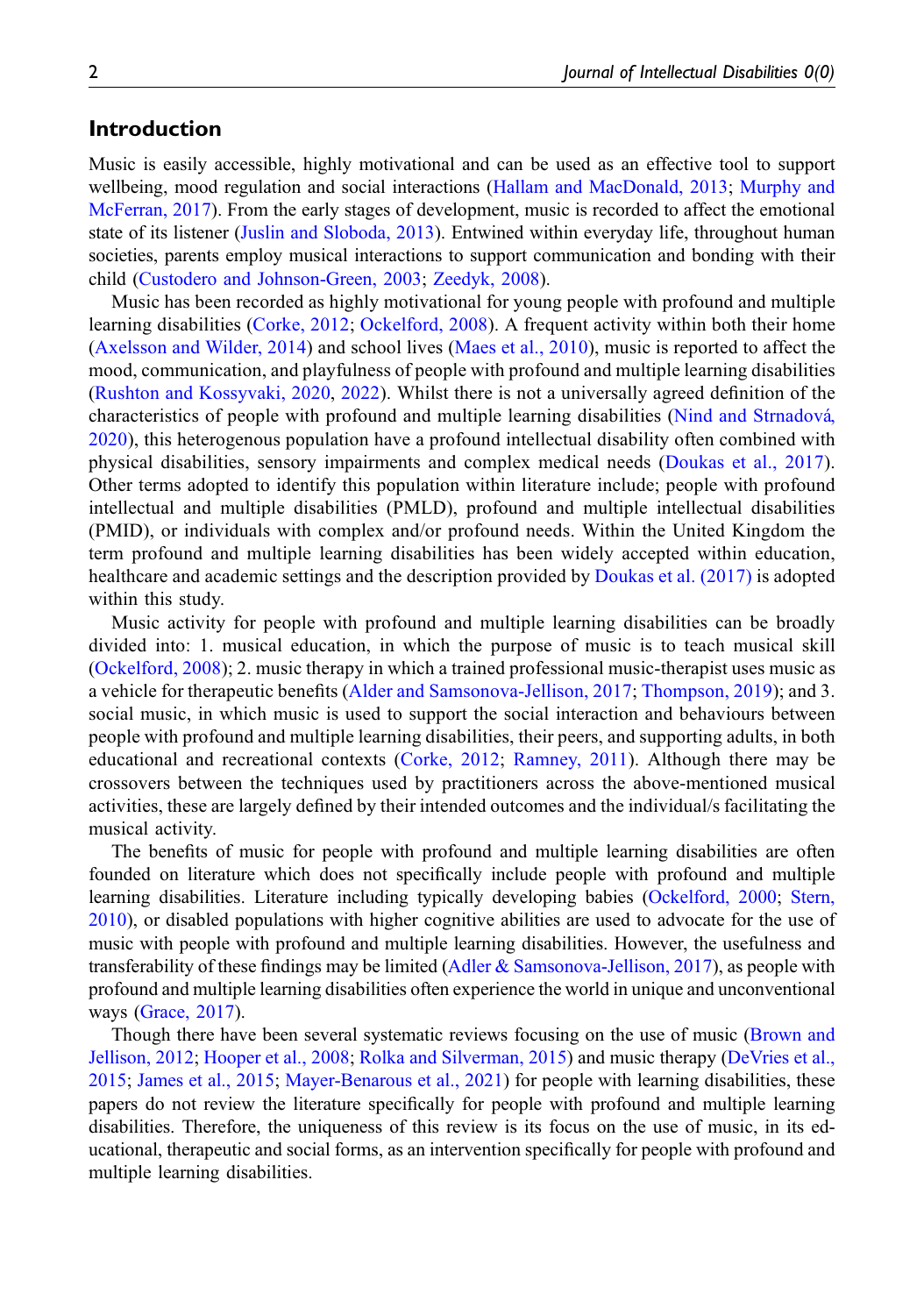The aims of the review were the following:

- to identify peer-reviewed studies and describe the characteristics of the musical activity used with people with profound and multiple learning disabilities;
- to evaluate and analyse the effectiveness of these music-based interventions; and
- to identify gaps within current research and suggest recommendations for future research and practice.

The authors approach this review through the biopsychosocial model of disability [\(Engel, 1977](#page-16-12)). This model recognises the complex medical needs of people with profound and multiple learning disabilities, which often require ongoing medical treatment, to support quality of, and in some instances sustain life [\(Rees, 2017\)](#page-17-10), while acknowledging the further compounding disabling barriers present within society. It sits in-between the medical and social model of disability. The former conceives that since disabilities are diseases or illnesses, disabled people require methods of treatment to 'repair' their biological state [\(Thompson, 2019](#page-17-5)), while the latter model assumes that disability is a result of social and political constructs, disabling barriers and lack of acceptance within wider society [\(Barnes, 2019](#page-15-2)). Considering music interventions, people with profound and multiple learning disabilities are likely to have some biological and physiological disabilities, which may impact on their physical functioning, communication methods, and the way they may access music. At the same time the environment, materials, and approaches of others (adults and peers) can be altered, to create a more accessible and meaningful intervention.

# Methodology

# Search Procedure

The first author conducted a systematic search of two electronic databases which are commonly used to conduct a search of educational studies, ProQuest and Education Resources Information Center (ERIC), in April 2021. The title and the abstracts of the identified papers were considered. A hand search of the selected papers' reference lists was also implemented to ensure that there were no omissions of related papers. The search terms used were "music" OR "musical" AND "profound disabilit\*" OR "profound intellectual disability" OR "profound learning disabilit\*" OR "profound and multiple learning disabilit\*" OR "complex needs". The timeframe for studies to be included within the review was January 2010–April 2021. This timeframe was selected to review recent studies and to contribute to the up-to-date knowledge within the field. Furthermore, within this timeframe there were likely to be fewer inconsistencies in the terminology used to describe this specific population [\(Bellamy et al., 2010](#page-15-3)). This terminology, along with the expected life experiences and acknowledgement of people with profound and multiple learning disabilities, has developed significantly in the global north over the past thirty years (Nind and Strnadová, 2020). Inconsistencies in ambiguous terminology, such as 'high support needs', 'people with additional or complex needs', 'the most severely disabled', has led to a lack of cohesive representation of this population in education, research and policy making [\(Carnaby, 2004](#page-16-13); [PMLD Network, 2002](#page-17-11)).

# Inclusion and exclusion criteria

The inclusion criteria were developed to support the focus of this review, music-based interventions with people with profound and multiple learning disabilities. They were designed to be practical and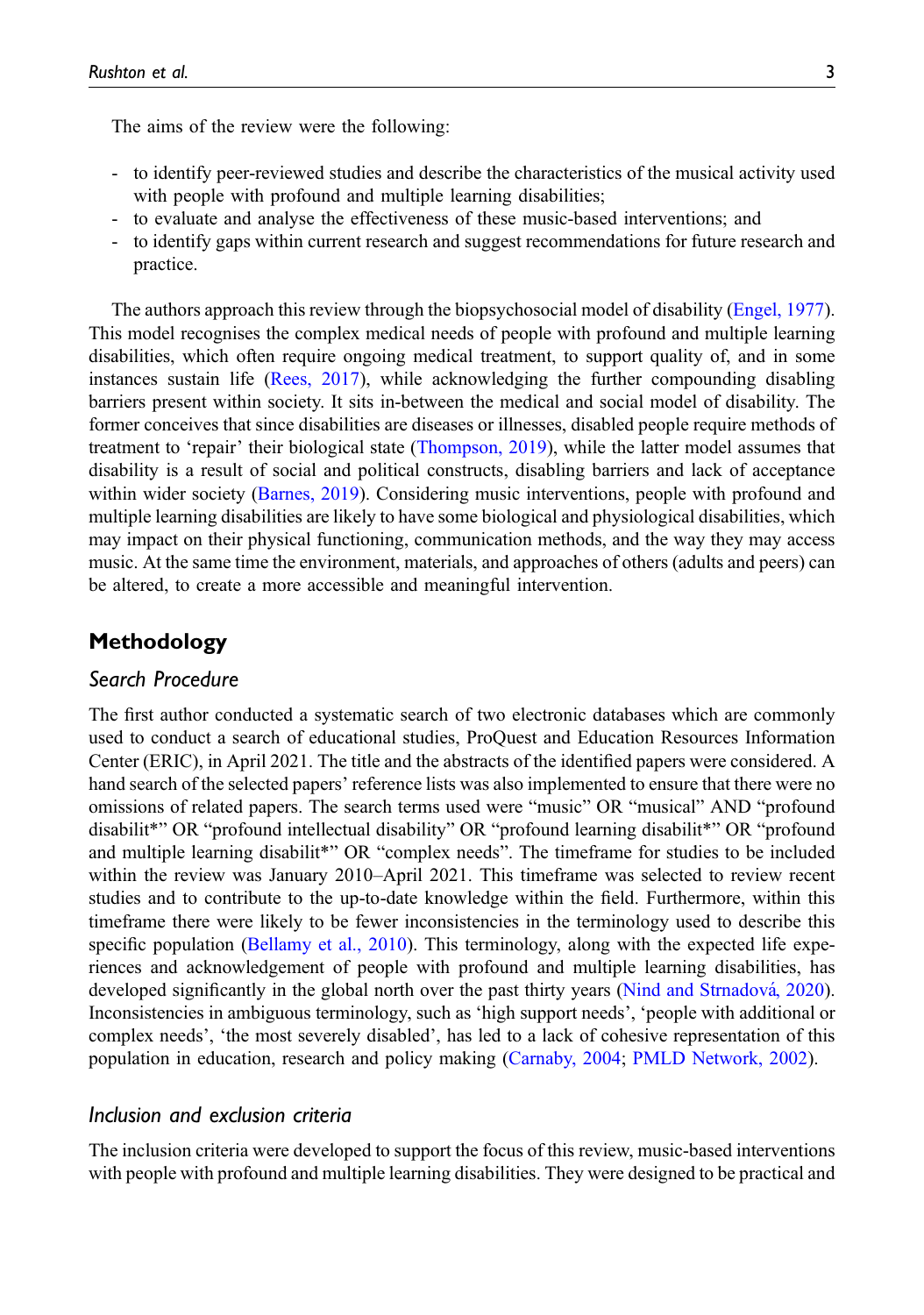#### <span id="page-4-0"></span>Table 1. Inclusion Criteria.

#### Papers had to:

- 1. be published in a peer-reviewed journal
- 2. be published between 2010 and 2020
- 3. be written in English
- 4. involve at least one participant with profound and multiple learning disabilities, or profound and multiple intellectual disabilities as defined by [Doukas et al. \(2017\)](#page-16-5) of all ages
- 5. include empirical data
- 6. use an intervention, for which music is a key feature, as the independent variable
- 7. consider an intervention that has been used on more than one occasion.

#### <span id="page-4-1"></span>Table 2. Exclusion Criteria.

# Papers did not:

- 1. use music as a key feature of the intervention but rather as a secondary component
- 2. clearly identify a participant/s as having profound and multiple learning disabilities or the definitions they used were different to the one adopted in this study
- 3. include empirical data (e.g. were review or opinion papers, theoretical books/book chapters)
- 4. include those published in non-peer-reviewed/professional journals or conference proceedings.

manageable ([Xiao and Watson, 2019](#page-18-1)). Inclusion criteria for each reviewed study were the following (see [Table 1](#page-4-0)).

Some papers were rejected because of the following exclusion criteria (see [Table 2\)](#page-4-1):

The first author removed the duplications and considered the titles and abstracts of all collected papers. From this process, ten potential papers were identified. After accessing the full text, three papers were rejected as they did not meet the inclusion criteria. A total number of seven papers, meeting the inclusion criteria above, are included within this review (see [Figure 1](#page-5-0)). The full text of these seven papers was also checked by the second author who confirmed that they meet the inclusion criteria.

Data extraction:

Each study was reviewed with the aim to extract the following data:

Participant characteristics: i. age, ii. gender and iii) description of disability/diagnosis.

Use of music: i. education, ii, social, iii) therapy. Musical activity was defined as music education if the primary purpose of using music was to teach musical skills. Music activity was defined as social music when used to support the social interactions and behaviours between people with profound and multiple learning disabilities, their peers, and supporting adults, and music therapy when delivered by a trained music therapist.

Type of music: i. live, in which either the facilitator or the participant/s used live musical sounds or ii. *pre-recorded*, in which either the facilitator or the participant/s accessed pre-recorded musical content as part of the intervention.

Implementation of intervention: i. frequency, ii. duration, iii. equipment needed, iv. facilitator, v. setting, vi. intended outcomes and vii. reported effectiveness of intervention.

A summary of the above is presented in [Table 3.](#page-6-0)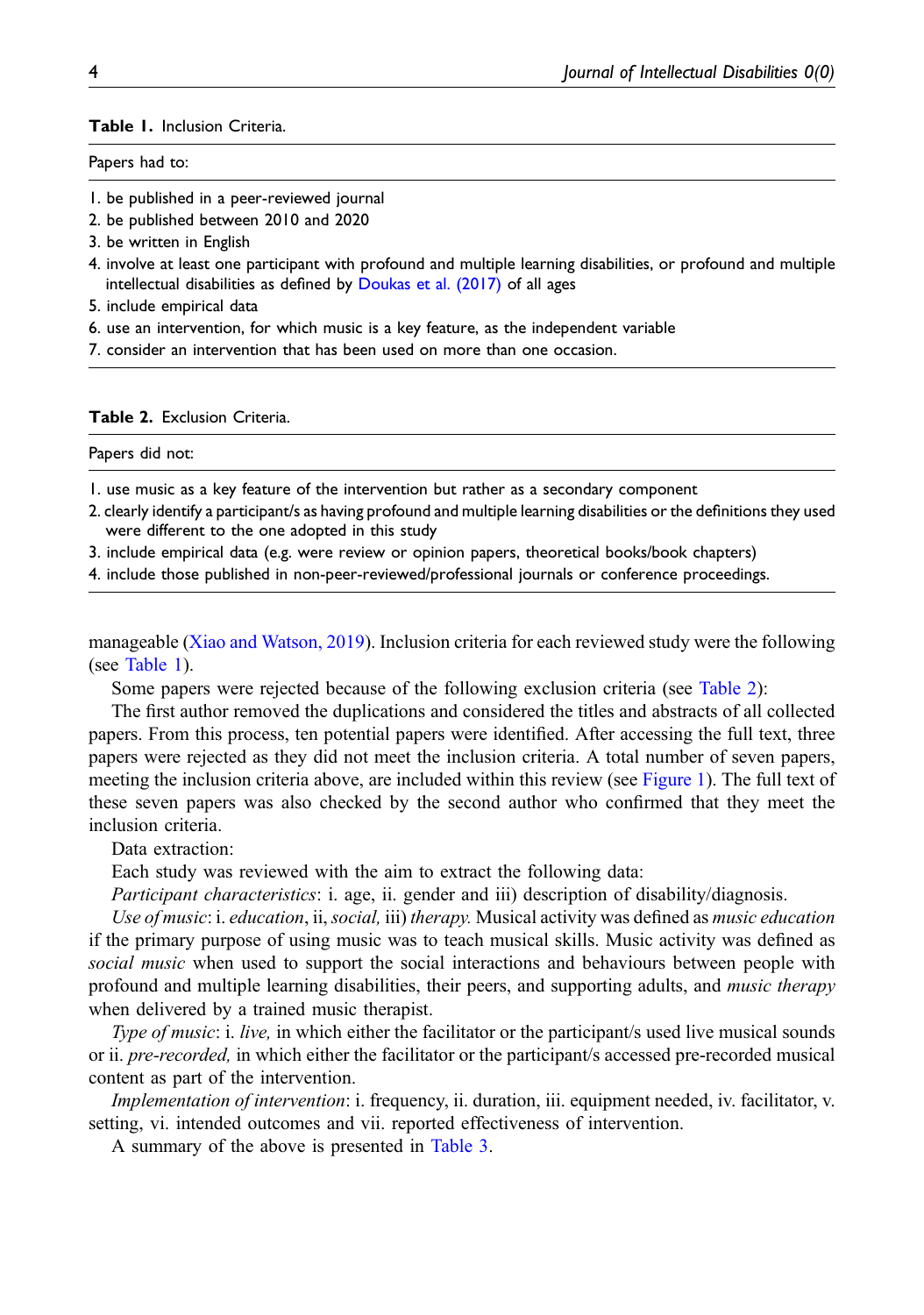

<span id="page-5-0"></span>Figure 1. Process of literature search (adapted from [Xiao and Watson, 2019](#page-18-1)).

The robustness and quality of each study was evaluated using the 'Matrix table to derive confidence in the robustness of empirical studies', developed by [Terlektsi et al. \(2019\).](#page-17-12) Although the matrix was originally developed for use with interventions in the field of deafness, it was felt that the rigour of the tool and the descriptors it provides were appropriate and transferable to the studies reviewed within this paper. Furthermore, to the authors' knowledge, there is no tool developed or available for evaluating interventions specifically for people with profound and multiple learning disabilities. The framework gives the following ten quality indicators a score of 1, 2 or 3 depending on evidence of impact, a score of one being the least, and three the most.

The assessed quality indicators were the following: i. objectives, ii. outcome measures, iii. research design, iv. intervention, v. implications for practice, vi. sample size, vii. generalisability,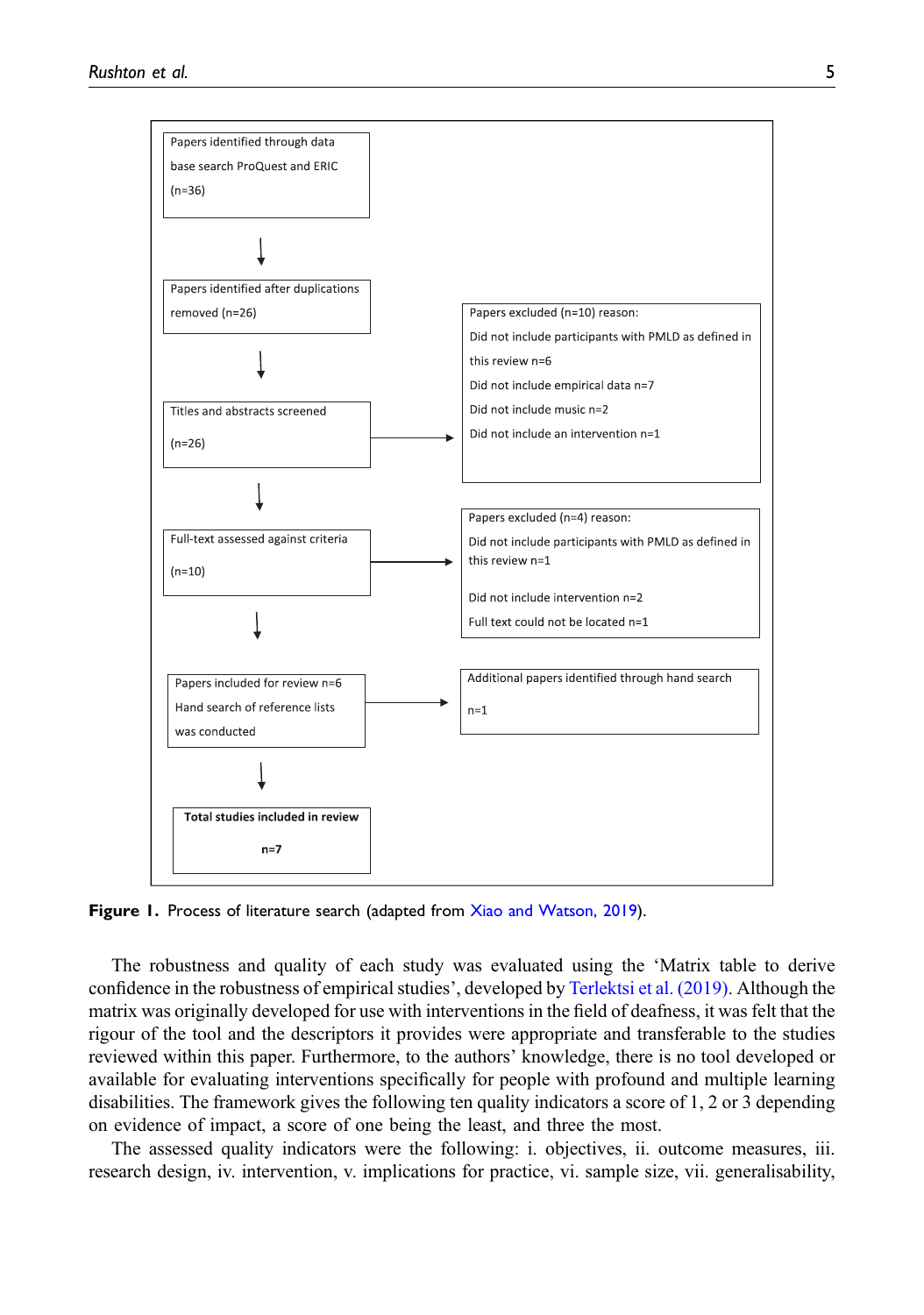<span id="page-6-0"></span>

|                                        | Participant information                                             |                                                  |                                                                                                                                                                                                                               | Musical qualities   |                                          |                                                                                                                                                                      | Intervention                                                                                       |                              |                                                                                          |                                                                                |                                                                                 |                                                                                                                                               |                                                                                                                                       |                                        |
|----------------------------------------|---------------------------------------------------------------------|--------------------------------------------------|-------------------------------------------------------------------------------------------------------------------------------------------------------------------------------------------------------------------------------|---------------------|------------------------------------------|----------------------------------------------------------------------------------------------------------------------------------------------------------------------|----------------------------------------------------------------------------------------------------|------------------------------|------------------------------------------------------------------------------------------|--------------------------------------------------------------------------------|---------------------------------------------------------------------------------|-----------------------------------------------------------------------------------------------------------------------------------------------|---------------------------------------------------------------------------------------------------------------------------------------|----------------------------------------|
| References*                            | Sex                                                                 | Age                                              | Description of<br>diagnosis                                                                                                                                                                                                   | Activity<br>Musical | Type of music<br>recorded)<br>(live/pre- | Musical elements Frequency                                                                                                                                           |                                                                                                    | session                      | Duration of Equipment or<br>materials                                                    | Facilitator                                                                    | Setting                                                                         | Outcomes<br>Measured                                                                                                                          | effectiveness<br>Reported                                                                                                             | robustness<br>scores***<br>Total<br>30 |
| Bosch et al.<br>(2017)                 | participants<br>$n=13$<br>With PMLD<br>Unknown<br>$n = 2$<br>Total  | $\frac{1}{8}$                                    | Profound<br>intellectual<br>disability                                                                                                                                                                                        |                     | soundscapes<br>Social music Pre-recorded | range of pre-<br>soundscapes<br>Listening to a<br>recorded                                                                                                           | 10 separate Up to 20<br>days over<br>a course<br>weeks<br>of 9                                     | minutes<br>session<br>per    | speakers<br>Six audio                                                                    | professional<br>support<br>Direct                                              | Dedicated<br>service<br>Day care<br>centre<br>room                              | (AAE, van Den<br>Tool: Simplified<br>version of the<br>Environment<br>Bosch et al.,<br>Assessment<br>behaviours<br>Auditory<br>2016)<br>Mood/ | behaviours<br>Reduction in<br>distress<br>effect.<br>Positive                                                                         | 23                                     |
| Fenech (2015) 5 males 9                | females                                                             | years<br>$22 - 74$                               | Profound levels of Social music Live and pre-<br>neurological<br>disability                                                                                                                                                   |                     | recorded                                 | simple musical<br>Joining in with<br>instruments<br>Humming<br>Dancing                                                                                               | Unknown                                                                                            | þer                          | 45 minutes Pre-recorded Volunteer DJ<br>condition Simple musical<br>instruments<br>music |                                                                                | residential<br>space in<br>Big public<br>setting.<br>care                       | Record (ICER;<br>Tool: Individual<br>Kemp, 2006)<br>Engagement<br>Kishida and<br>Engagement<br>Child                                          | Higher levels of<br>engagement.<br>Positive<br>effect.                                                                                | $\overline{8}$                         |
| ossyvaki and Total<br>Curran<br>(2020) | participants<br>With PMLD<br>I female<br>4 males<br>I male<br>$n=5$ | 5 years                                          | intellectual<br>profound<br>Autism and<br>disability                                                                                                                                                                          |                     |                                          | Social music Pre-recorded Interaction with a Twice<br>digital interface<br>Orchestration<br>Improvisation<br>pre-recorded<br>Composition<br>interactive<br>Imitation | over a 5-<br>sessions<br>weekly<br>period<br>week                                                  | 12 minutes                   | hardware' a<br>set of six<br>and visual<br>switches<br>auditory<br>Cosmo                 | experience<br>with music<br>class staff<br>Researcher<br>Member of<br>teaching | small room Tool: The<br>within the<br>classroom<br>Setting<br>School<br>Special | Engagement and<br>Communication<br>the researchers.<br>communication<br>Developed by<br>Engagement and<br>Checklist.<br>Social                | Mixed results 24<br>engagement.<br>anticipation.<br>Some positive<br>increase in<br>requests,<br>Fluctuating<br>levels of<br>effects, |                                        |
| et al. (2011)<br>Ockelford             | participants<br>with PMLD<br>n=20<br>unknown<br>Gender<br>Total     | months-<br>I7 years<br>months<br>II years<br>$=$ | many some degree<br>wheelchair users,<br>delay, non-verbal,<br>Young people with<br>multiple learning<br>Profound levels of<br>developmental<br>Profound and<br>mpairment<br>disabilities.<br>of visual<br>majority<br>global | Education<br>Music  | Live                                     | songs including<br>specific musical<br>song, other<br>Framework<br>concluding<br><b>Introductory</b><br>elements,<br>All Join in<br>songs.                           | breaks for<br>terms) 24<br>sessions<br>between<br>and July.<br>January<br>(with<br>half-<br>Weekly | 45 minutes Untuned<br>weekly | and electric<br>instruments<br>percussion<br>keyboard                                    | Special School Special<br>first-author<br>teacher &<br>music                   | classroom<br>School<br>Pupils                                                   | proactivity, and<br>Musical reactivity,<br>Tool: Sounds of<br>interactivity<br>(Ockelford,<br>framework<br>Intent<br>2000)                    | development.<br>Marked rate of<br>musical<br>Positive<br>effect.                                                                      | $\overline{a}$                         |

Table 3. Included studies.

Table 3. Included studies.

(continued)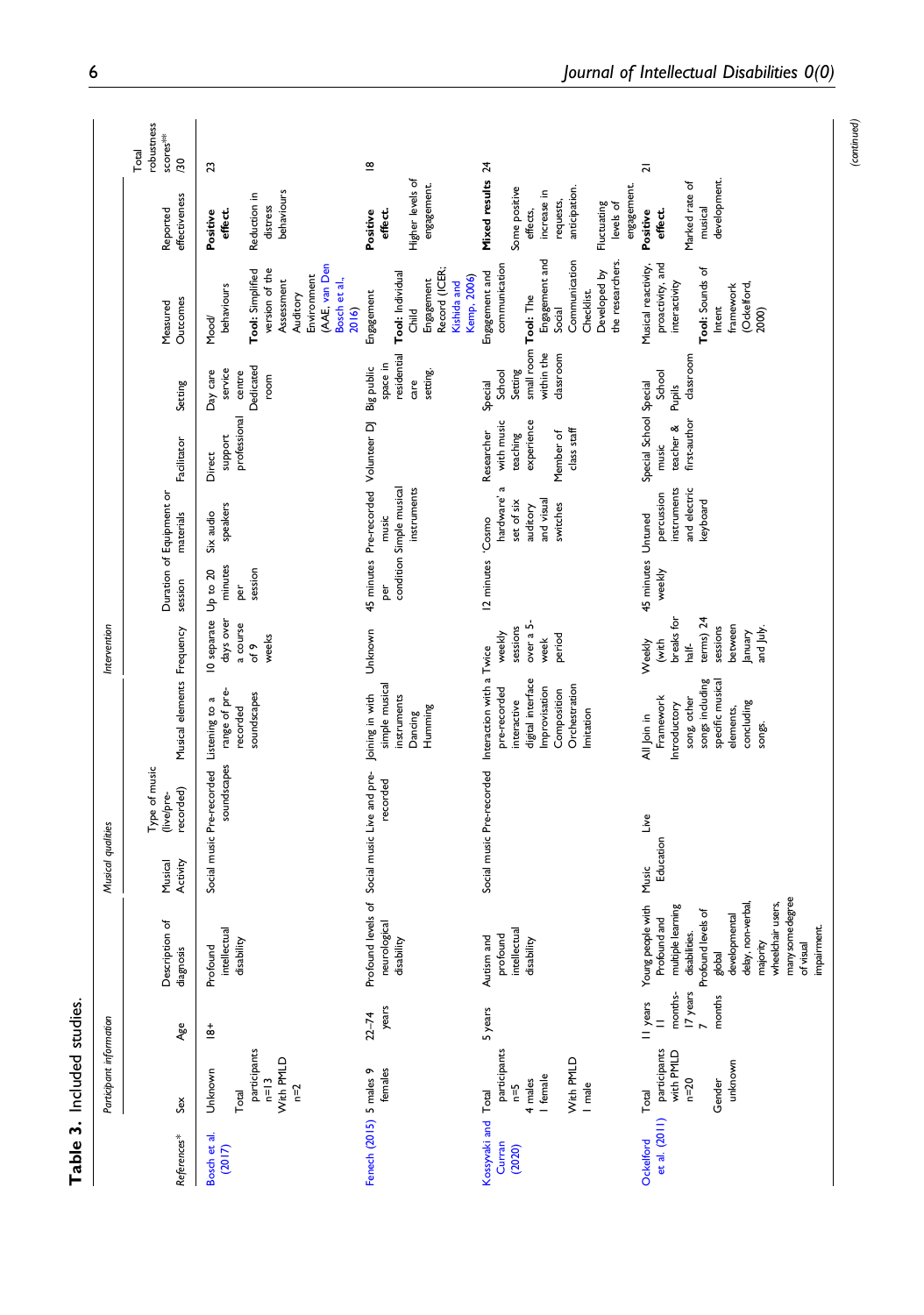|                                                     | Participant information                                                             |                                |                                                                                                  | Musical qualities   |                                          |                                                                                                                                        | Intervention                                          |                                                        |                                                                                                                                                      |                                                       |                                                               |                                                                                                                                                                        |                                                                                                                                                                                             |                                                   |
|-----------------------------------------------------|-------------------------------------------------------------------------------------|--------------------------------|--------------------------------------------------------------------------------------------------|---------------------|------------------------------------------|----------------------------------------------------------------------------------------------------------------------------------------|-------------------------------------------------------|--------------------------------------------------------|------------------------------------------------------------------------------------------------------------------------------------------------------|-------------------------------------------------------|---------------------------------------------------------------|------------------------------------------------------------------------------------------------------------------------------------------------------------------------|---------------------------------------------------------------------------------------------------------------------------------------------------------------------------------------------|---------------------------------------------------|
| References*                                         | Sex                                                                                 | Age                            | Description of<br>diagnosis                                                                      | Musical<br>Activity | Type of music<br>recorded)<br>(live/pre- | Musical elements Frequency                                                                                                             |                                                       | session                                                | Duration of Equipment or<br>materials                                                                                                                | Facilitator                                           | Setting                                                       | Outcomes<br>Measured                                                                                                                                                   | effectiveness<br>Reported                                                                                                                                                                   | robustness<br>scores <sup>**</sup><br>Total<br>80 |
| Rushton and<br>Kosyyaki<br>(2020)                   | I female<br>4 males                                                                 |                                | multiple learning<br>disabilities.<br>Complex needs<br>Non-ambulatory<br>8-10 years Profound and |                     | recorded<br>Social Music Live & pre-     | 'playful' music.<br>conventional<br>Playful, non-<br>Musical Play<br>intervention<br>instruments<br>Pre-recorded<br>mitation<br>use of | over a 5-<br>period<br>week<br>Weekly                 | minutes<br>$(25 \text{ min})$<br>average)<br>$15 - 35$ | music wrist<br>flat-skinned<br>bells, wrist<br>chime-tree,<br>large shell-<br>drum, and<br>recorded<br>Playful pre-<br>shakers,<br>shakers<br>shell- | specialist<br>Class staff<br>Music                    | playroom.<br>School<br>Music or<br>Special                    | Record (White,<br>reciprocal play<br>version of the<br>Tool: Adapted<br>reactive and<br>behaviours.<br>Frequency of<br>Social Play<br>2006).                           | behaviours in<br>frequency of<br>relation to<br>cognitive<br>Increase in<br>play-skill<br>effect.<br>Positive<br>ability.                                                                   | 20                                                |
| Thompson and 3 females<br>McFerran I male<br>(2015) |                                                                                     | year <sub>s</sub><br>$10 - 15$ | IQ <50 Cerebral<br>intellectual<br>palsy and<br>disability                                       | therapy<br>Music    | sessions<br>therapy                      | Tempo/volume<br>Anticipation<br>preferences<br>1:1 live music Improvisation<br>Participant<br>changes                                  | 22 sessions 30 min<br>period of<br>6 months<br>over a | per week<br>Twice                                      | instruments<br>different<br>Range of                                                                                                                 | therapist<br>Music                                    | School<br>Special                                             | communicative<br>communicative<br>Sigafoos et al.,<br>Tool: Adapted<br>Inventory of<br>acts (IPCA,<br>behaviours<br>Frequency of<br>version of<br>potentially<br>2006) | measure (toy<br>than control<br>No different<br>No effect.<br>$\overline{p}$                                                                                                                | $\overline{a}$                                    |
| MacDonald<br>Wilson and<br>(2019)                   | n=unknown<br>participants<br>With PMLD<br>12 females<br>25 males<br>$n=37$<br>Total | $\frac{1}{8}$                  | Profound learning Social music Live<br>difficulties                                              |                     |                                          | Instrumental<br>Group music<br>performing<br>composing,<br>rehearsing<br>exercises,<br>training,                                       | 10 weeks<br>period of<br>sessions<br>over a<br>Weekly | 2 hours per Djembes<br>week                            | Keyboards<br>Whackers<br>Boom                                                                                                                        | education<br>charity)<br>(music<br>Limelight<br>Music | facility and<br>Community<br>rehearsal<br>resource<br>centre. | and relationship<br>Social interaction<br>skills. Behaviour                                                                                                            | attentiveness.<br>fingers being<br>instances of<br>engagement<br>behaviours,<br>Less frequent<br>repetitive<br>placed in<br>Increased<br>effect.<br>Positive<br>fewer<br>ears.<br>and<br>Fi | $\tilde{c}$                                       |

Table 3. (continued)

Table 3. (continued)

\*In alphabetical order<br>\*\*first author's scores \*\*first author's scores \*In alphabetical order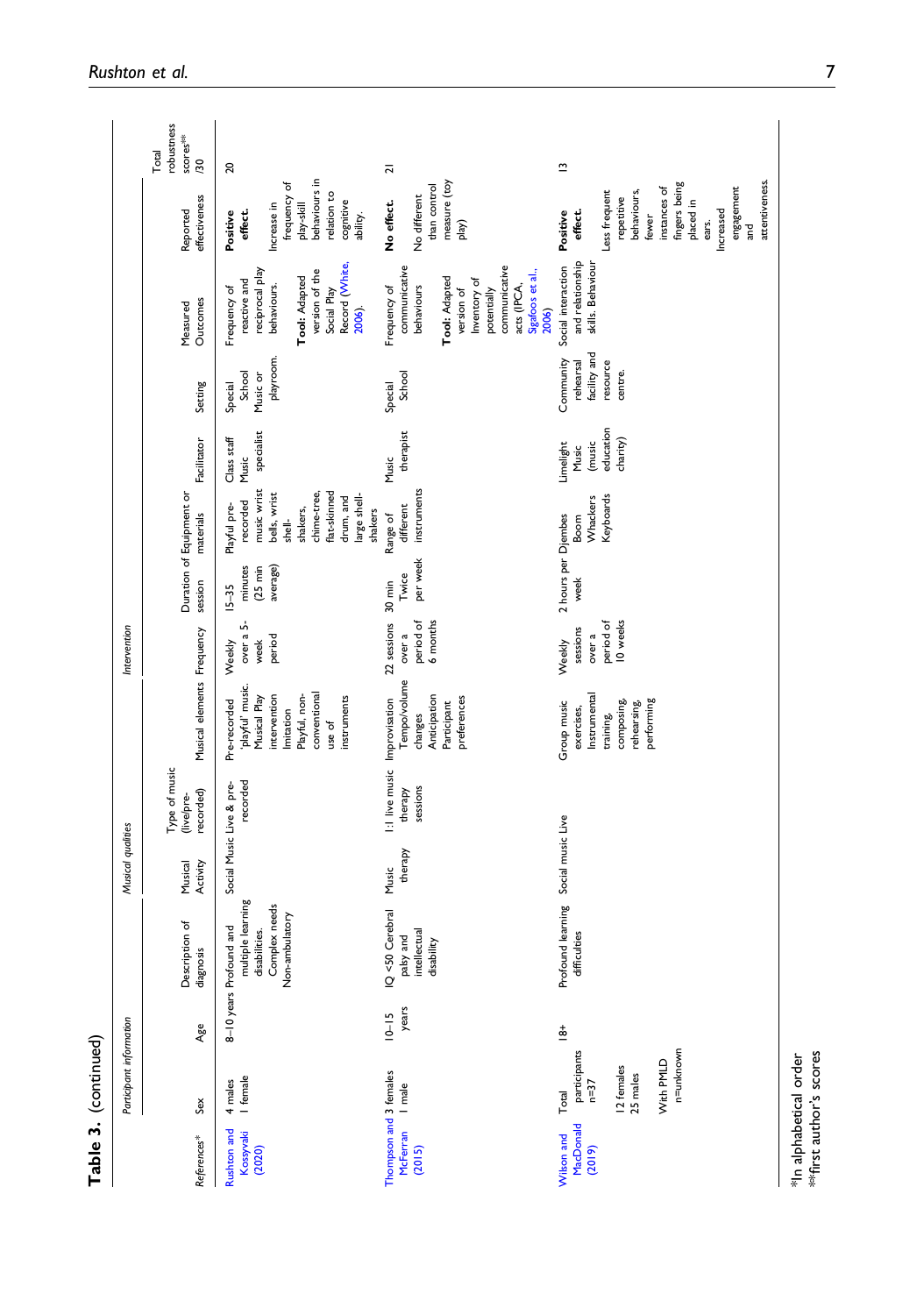viii. data reporting, ix. critical reflections of limitations of study and x. reporting of evaluation. For each reviewed study, the overall minimum score was 10 and the maximum 30. The first author reviewed and scored all papers. To reduce bias and establish inter-rater reliability, the papers were then reviewed by a second reviewer (the second or the third author) independently. Where the total score for both reviewers fell between the same range (e.g., between 10 and 19 indicating impressionistic or 20 and 30 indicating moderate to strong robustness) an agreement was recorded. For papers for which there would be a disagreement, the reviewers met to discuss and resolve these. The inter-rater reliability of the total score for each paper was 100% as the few disagreements appeared for specific quality indicators and not overall scores. The scores are presented in [Table 3.](#page-6-0)

# Results

#### Participant information

Four of the studies were conducted exclusively with participants with profound and multiple learning disabilities ([Fenech, 2015](#page-16-14); [Ockelford et al., 2011](#page-17-13); [Rushton and Kossyvaki, 2020](#page-17-2); [Thompson and McFerran, 2015](#page-18-3)). Three of the studies included participants with profound and multiple learning disabilities alongside participants with other learning disabilities ([Bosch et al.,](#page-15-4) [2017](#page-15-4); [Kossyvaki and Curran, 2020;](#page-16-16) [Wilson and MacDonald, 2019](#page-18-4)). One study [\(Wilson and](#page-18-4) [MacDonald, 2019\)](#page-18-4) did not specify the number of participants with profound and multiple learning disabilities. The total number of people identified with profound and multiple learning disabilities within the remaining reviewed studies was 46, with an age range of 5 years to 74 years. Four studies were conducted with child participants or teenage (under 18 years) and three with adults (18+ years). The gender of the participants with profound and multiple learning disabilities was unknown in three of the reviewed studies [\(Bosch et al., 2017;](#page-15-4) [Ockelford et al., 2011;](#page-17-13) [Wilson and MacDonald,](#page-18-4) [2019](#page-18-4)); in the remaining studies there were 13 female and 11 male participants.

All 46 participants were described as having a profound intellectual disability. Additional descriptions of participants included non-verbal, wheelchair user, visual impairment, epilepsy, cerebral palsy, complex needs and autism.

Three studies implemented one-to-one interventions [\(Bosch et al., 2017;](#page-15-4) [Kossyvaki and Curran,](#page-16-16) [2020](#page-16-16); [Thompson and McFerran, 2015\)](#page-18-3). One study [\(Rushton and Kossyvaki, 2020](#page-17-2)) delivered the intervention in a 1 facilitator: 2 participants format. The remaining three studies implemented group interventions. The number of participants in each group was unclear for two studies ([Fenech, 2015](#page-16-14); [Wilson and MacDonald \(2019\)](#page-18-4). In [Ockelford et al. \(2011\),](#page-17-13) groups included six or seven participants with profound and multiple learning disabilities.

#### Musical Qualities

Musical Activity. In five of the seven papers, the intervention which took place was social music activity. Music was used to support the social interaction and behaviours of people with profound and multiple learning disabilities, in either an educational or recreational context. One study used music therapy, which was also used to support the social communication of the participants [\(Thompson and McFerran, 2015\)](#page-18-3). Music-based interventions were used to support engagement [\(Fenech 2015;](#page-16-14) [Kossyvaki and Curran, 2020\)](#page-16-16), communicative and social behaviours [\(Kossyvaki and](#page-16-16) [Curran, 2020](#page-16-16); [Rushton and Kossyvaki, 2020](#page-17-2); [Thompson and McFerran, 2015;](#page-18-3) [Wilson and](#page-18-4) [MacDonald, 2019](#page-18-4)) and individual mood ([Bosch et al., 2017](#page-15-4)). For one study ([Ockelford et al.,](#page-17-13)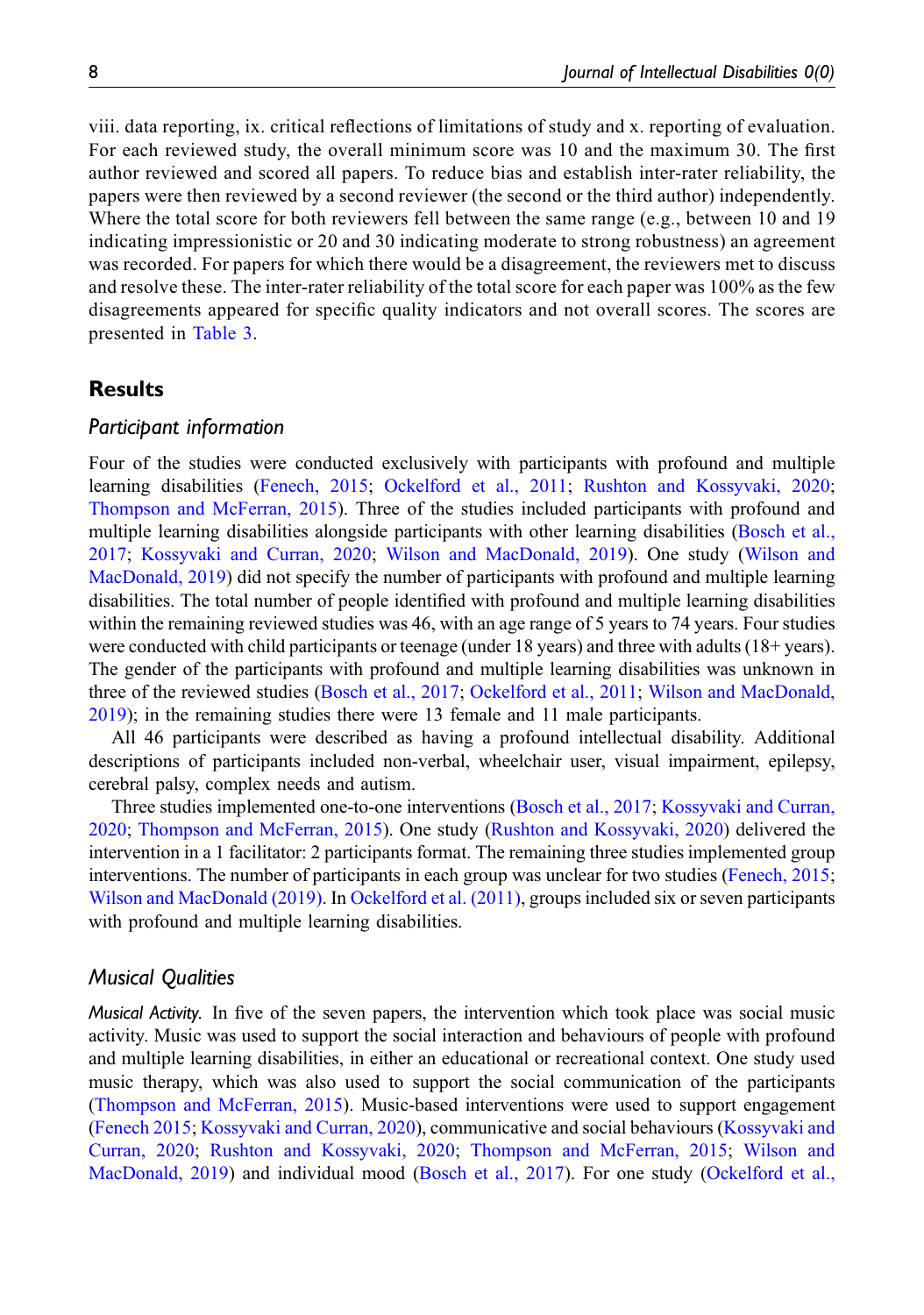[2011\)](#page-17-13), the intended outcome and measure for the music-based intervention was the development of musical skills.

Participants played an active role in the musical experience in most papers (n=6), in that the participants contributed to the sounds generated or material used. In the music-based intervention described by [Bosch et al. \(2017\)](#page-15-4), participants took a passive role which included listening to a different pre-determined soundscape.

#### Musical elements

Three studies reported interventions which exclusively used live music [\(Ockelford et al. 2011](#page-17-13); [Thompson and McFerran, 2015;](#page-18-3) [Wilson and MacDonald, 2019\)](#page-18-4), two pre-recorded music ([Bosch](#page-15-4) [et al., 2017](#page-15-4); [Kossyvaki and Curran, 2020\)](#page-16-16) and two a combination of pre-recorded and live music [\(Fenech, 2015;](#page-16-14) [Rushton and Kossyvaki, 2020\)](#page-17-2). The musical preferences of participants affected the musical content of four of the interventions. Participants' preferred songs ([Fenech, 2015;](#page-16-14) [Thompson](#page-18-3) [and McFerran, 2015;](#page-18-3) [Wilson and MacDonald, 2019](#page-18-4)) or 'personal music preferences' were used by the facilitators within these music-based intervention sessions ([Kossyvaki and Curran, 2020](#page-16-16);130).

The structure and content of the intervention sessions varied greatly. Four interventions reported using a structured approach. Two used greeting and ending songs to frame the intervention [\(Ockelford et al. 2011](#page-17-13); [Thompson and McFerran, 2015](#page-18-3)), one described a warm-up component [\(Wilson and MacDonald, 2019](#page-18-4)), and another split the intervention into two sections, one-to-one interaction followed by peer-play ([Rushton and Kossyvaki, 2020\)](#page-17-2). There were set activities used in the music-based intervention reported by [Kossyvaki and Curran \(2020\),](#page-16-16) but these were not delivered in a pre-determined order.

A wide variety of musical activity was described within the reviewed studies, these varied in detail and consistency. Four studies provided a detailed framework of pre-developed musical activities and processes which formed the intervention ([Bosch et al., 2017;](#page-15-4) [Ockelford et al., 2011](#page-17-13); [Kossyvaki and Curran, 2020;](#page-16-16) [Rushton and Kossyvaki, 2020\)](#page-17-2). The remaining studies provided descriptions of a range of musical activities which may have been included in the intervention sessions [\(Fenech, 2015](#page-16-14); [Thompson and McFerran, 2015;](#page-18-3) [Wilson and MacDonald, 2019](#page-18-4)); however, the detail of these varied greatly. Singing featured in four of the interventions ([Fenech, 2015](#page-16-14); [Ockelford et al., 2011;](#page-17-13) [Thompson and McFerran, 2015](#page-18-3); [Wilson and MacDonald, 2019](#page-18-4)). Improvisation and exploratory musical elements were also described in three of the studies ([Kossyvaki](#page-16-16) [and Curran, 2020](#page-16-16); [Rushton and Kossyvaki, 2020;](#page-17-2) [Thompson and McFerran, 2015](#page-18-3)).

#### Intervention

Duration and Frequency. In the reviewed papers, music-based intervention sessions involving people with profound and multiple learning disabilities lasted between 12 minutes and two-hours. The majority (n=5) of interventions lasted between 20 and 45 minutes, with one intervention shorter in duration, lasting 12 minutes ([Kossyvaki and Curran, 2020\)](#page-16-16), and one significantly longer, lasting two-hours [\(Wilson and MacDonald, 2019\)](#page-18-4). For studies in which the period of intervention was known, the timescale was between five-weeks and six-months in duration. Sessions were delivered on a once or twice weekly basis. In three of the studies [\(Bosch et al., 2017](#page-15-4); [Fenech, 2015;](#page-16-14) [Thompson](#page-18-3) [and McFerran, 2015\)](#page-18-3), it was not possible to ascertain the frequency or regularity of the interventions. Participant absence was recorded in five of the reviewed studies ([Ockelford et al., 2011](#page-17-13); [Kossyvaki and Curran, 2020;](#page-16-16) [Rushton and Kossyvaki, 2020;](#page-17-2) [Thompson and McFerran, 2015](#page-18-3); [Wilson and MacDonald, 2019](#page-18-4)).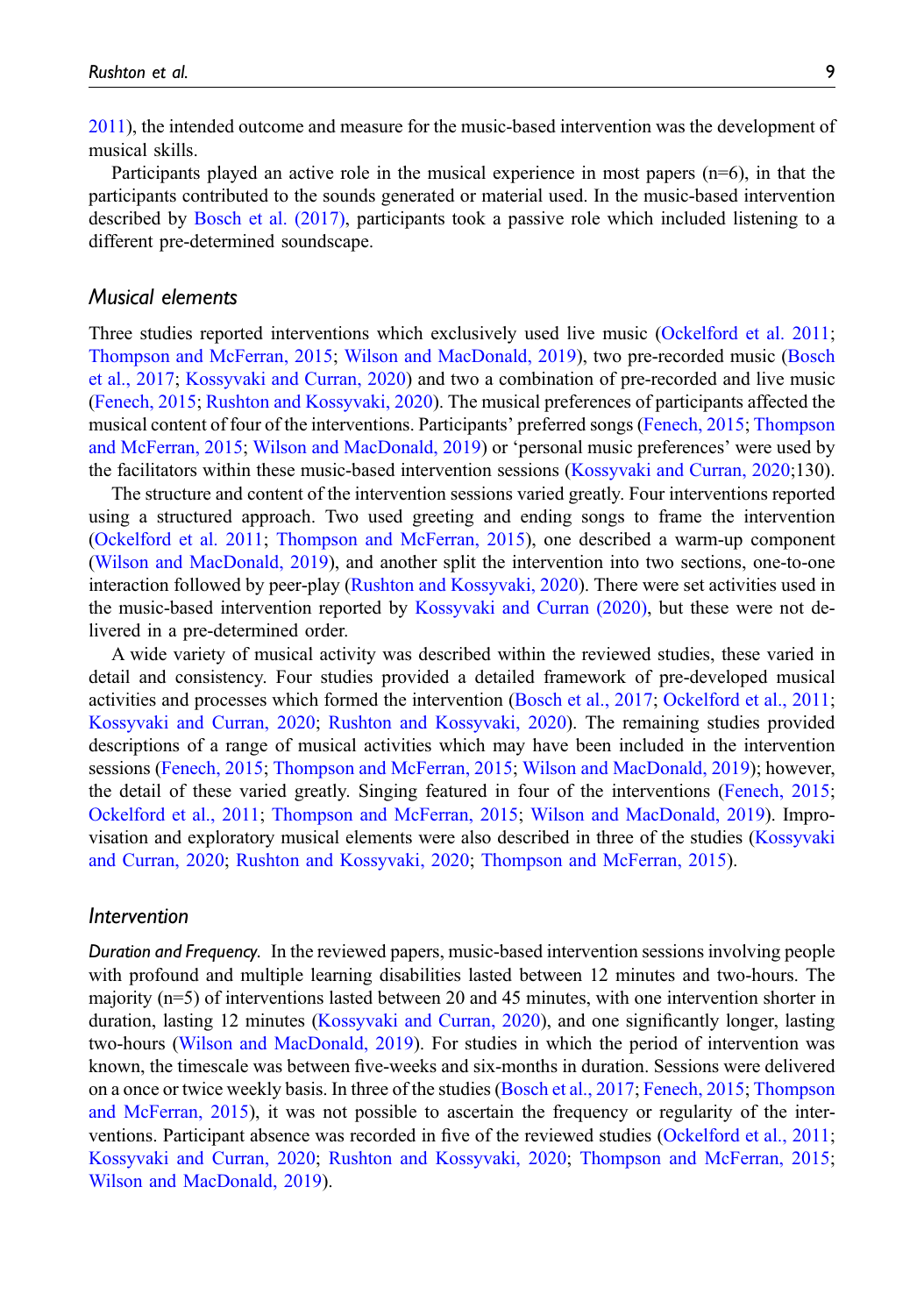#### Equipment or materials

Five studies reported participants having access to a range of untuned percussion instruments as part of the intervention [\(Fenech, 2015](#page-16-14); [Ockelford et al., 2011;](#page-17-13) [Rushton and Kossyvaki, 2020;](#page-17-2) [Thompson](#page-18-3) [and McFerran, 2015;](#page-18-3) [Wilson and MacDonald 2019\)](#page-18-4), two studies used music-technology ([Bosch](#page-15-4) [et al., 2017;](#page-15-4) [Kossyvaki and Curran, 2020\)](#page-16-16) as the principle musical element of the intervention, without the use of musical instruments. Except for [Kossyvaki and Curran \(2020\),](#page-16-16) which used a preprogrammed digital interface, called 'Cosmo' ([Cosmo by Filisia, 2017\)](#page-16-17), the instruments used with and by participants in all the interventions are likely to be available in most music-classrooms or specialist settings.

#### Facilitator

In six of the studies facilitators who delivered the intervention had a specialist music role or previous musical training. These included music therapist ([Thompson and McFerran, 2015](#page-18-3)), music teacher [\(Ockelford et al., 2011;](#page-17-13) [Kossyvaki and Curran, 2020\)](#page-16-16), music specialist ([Rushton and Kossyvaki,](#page-17-2) [2020](#page-17-2); [Wilson and MacDonald, 2019\)](#page-18-4), and disk-jockey (DJ) [\(Fenech, 2015\)](#page-16-14). One of the studies did not include facilitators who held a specialist music role ([Bosch et al., 2017\)](#page-15-4); this intervention was a listening-based intervention in which pre-recorded music and sound was played to the participants. In most studies  $(n=5)$ , it is unclear whether the role and interactions of the facilitators varied throughout the intervention. The process of establishing, building and developing relationships, between facilitator and participant, is highlighted in [Kossyvaki and Curran \(2020\)](#page-16-16) and [Thompson](#page-18-3) [and McFerran \(2015\)](#page-18-3); however, there is little discussion of the impact this may have had on the effectiveness and outcomes of the interventions.

### Setting

The majority (n=6) of the interventions took place in the participants' typical setting. This was either a school or care setting depending on the age of the participants. Four studies ([Bosch et al., 2017](#page-15-4); [Fenech, 2015;](#page-16-14) [Kossyvaki and Curran, 2020](#page-16-16); [Rushton and Kossyvaki, 2020](#page-17-2)) reported using a dedicated space within the participants' typical setting to deliver the intervention sessions.

In one study ([Wilson and MacDonald, 2019\)](#page-18-4), the music-based intervention sessions were reported to partially take place in a community rehearsal setting; however, the paper does not say specifically whether the group of participants with profound and multiple learning disabilities attended sessions at the community rehearsal setting.

## Intended outcomes

There were a variety of intended outcomes which were measured during the music-based interventions. These included communicative and social behaviours (n=4) ([Kossyvaki and Curran,](#page-16-16) [2020](#page-16-16); [Rushton and Kossyvaki, 2020](#page-17-2); [Thompson and McFerran, 2015](#page-18-3); [Wilson and MacDonald,](#page-18-4) [2019](#page-18-4)), engagement (n=2) [\(Fenech, 2015;](#page-16-14) [Kossyvaki and Curran, 2020\)](#page-16-16), mood [\(Bosch et al., 2017\)](#page-15-4) and musical reactivity [\(Ockelford et al. 2011](#page-17-13)). For most studies  $(n=5)$ , these outcomes were measured for individual participants, using the frequency of observable participant behaviours. [Fenech \(2015\)](#page-16-14) measured engagement level outcomes for the group, and for [Wilson and MacDonald](#page-18-4) [\(2019\),](#page-18-4) there is minimal comment on the discrete outcomes of the sessions for participants with profound and multiple learning disabilities.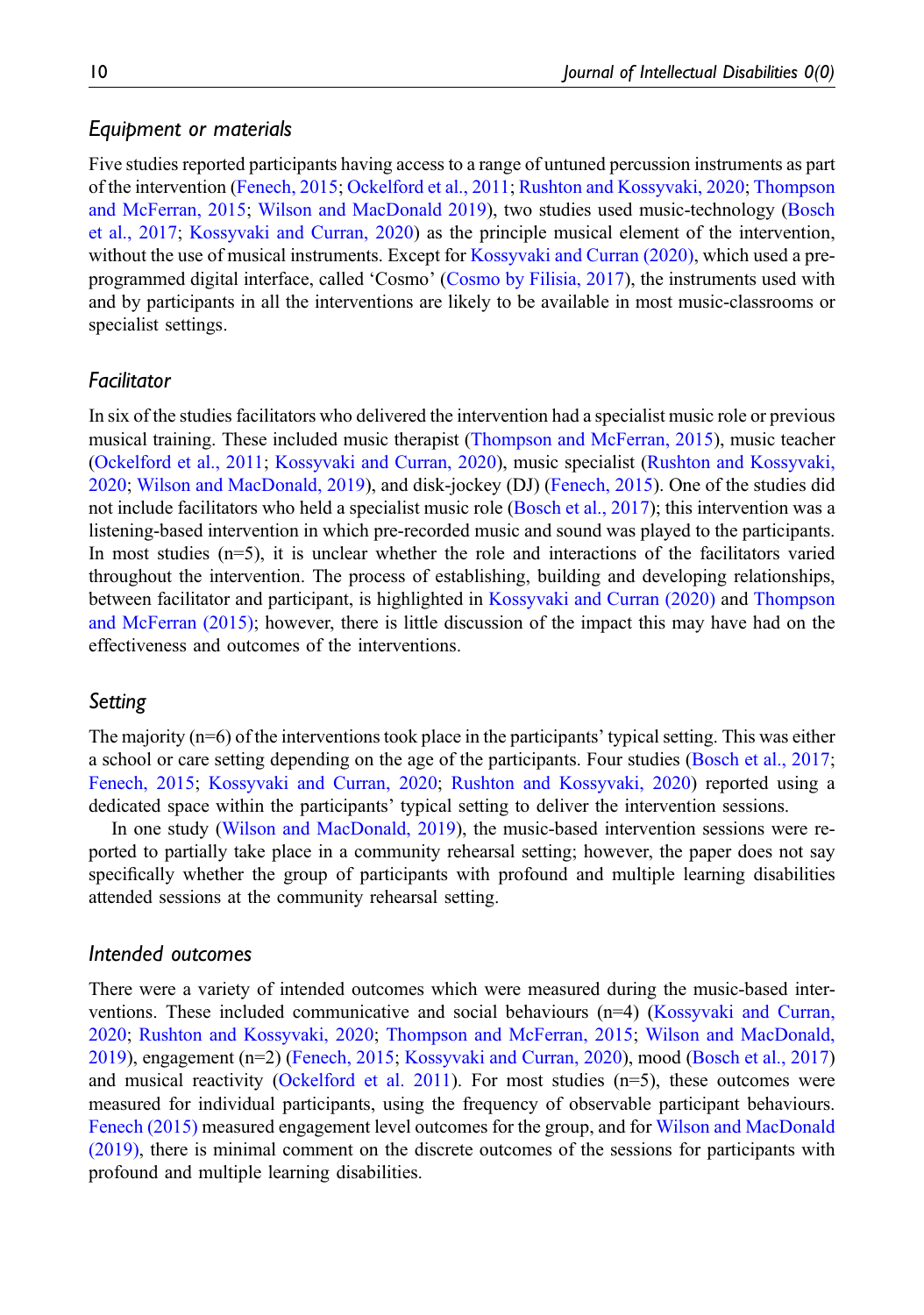# **Effectiveness**

Five studies reported positive findings [\(Bosch et al., 2017](#page-15-4); [Fenech, 2015](#page-16-14); [Ockelford et al., 2011](#page-17-13); [Rushton](#page-17-2) [and Kossyvaki, 2020](#page-17-2); [Wilson and MacDonald, 2019\)](#page-18-4) and one study reported mixed results. [Kossyvaki](#page-16-16) [and Curran \(2020\)](#page-16-16) found fluctuating levels of engagement and medium to high levels of disengagement during the intervention. The study also reported an increased in awareness, anticipation and initiation by the participant, which setting staff claimed was transferred to other contexts. One study ([Thompson and](#page-18-3) [McFerran, 2015\)](#page-18-3) reported no difference in the outcomes of the music-based intervention from the control condition of toy play. However, whilst the number of communicative acts was similar in both conditions, the researchers reported higher scores in social responses, and fewer 'reject/protest' behaviours during the music sessions, and highlighted music as a motivating factor within relationships for people with profound and multiple learning disabilities within their conclusion.

A range of data collection materials were used to measure the outcomes of the interventions. These included checklists and frameworks designed by the authors (n=3) [\(Bosch et al., 2017;](#page-15-4) [Kossyvaki and](#page-16-16) [Curran, 2020](#page-16-16); [Ockelford et al., 2011](#page-17-13)). Two studies used simplified versions of pre-existing observation checklists ([Rushton and Kossyvaki, 2020](#page-17-2); [Thompson and McFerran, 2015\)](#page-18-3). [Fenech \(2015\)](#page-16-14) used a preexisting data collection framework, the Individual Child Engagement Record (ICER) [\(Kishida and](#page-16-15) [Kemp, 2006](#page-16-15)), originally developed for children with intellectual disabilities.

Two studies [\(Kossyvaki and Curran, 2020;](#page-16-16) [Rushton and Kossyvaki, 2020](#page-17-2)) further explored participant outcomes through interviews with supporting staff. [Wilson and MacDonald \(2019\)](#page-18-4) collected qualitative data through interviews with family members and unstructured observations of the intervention sessions.

# **Discussion**

This systematic review of music-based interventions, involving individuals with profound and multiple learning disabilities revealed a limited number of diverse and disparate studies. A review of music-based interventions for the population of people with profound and multiple learning disabilities has not previously been conducted. The discussion which follows will be of interest to researchers, educators and practitioners working with individuals with profound and multiple learning disabilities.

#### Participants

The participants of the reviewed interventions included both children and adults. Although most interventions (n=4) focused on participants under 18 years old, some interventions [\(Bosch et al.,](#page-15-4) [2017](#page-15-4); [Fenech, 2015](#page-16-14); [Wilson and MacDonald, 2019](#page-18-4)) included adults with profound and multiple learning disabilities. This is in slight disagreement with intervention research for participants with other disabilities which found that most studies included young children and highlighted the need for more research to be conducted in adolescents and adults [\(Kossyvaki and Papoudi, 2016;](#page-16-18) [Levy](#page-16-19) [and Perry, 2011](#page-16-19)). Interestingly, the delivery of interventions with adult participants was likely to also include other participants with differing levels of intellectual impairment and disability.

#### Musical Qualities

*Musical activity.* The musical activity which took place in most interventions was social  $(n=5)$ . One study used music therapy, although the focus of this study was also communication, and one music education. The prominence of social musical activity within the interventions is supported by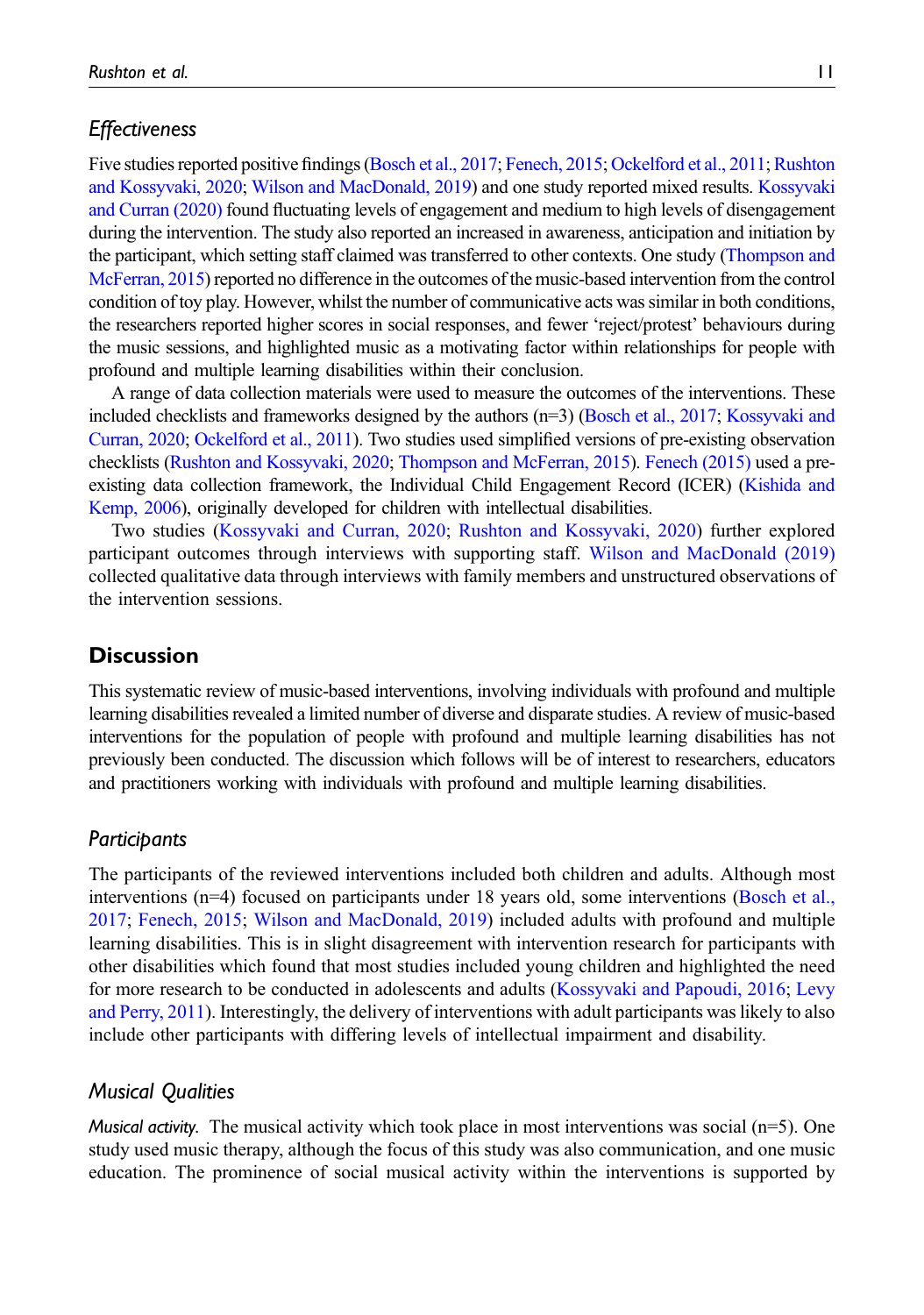literature which highlights the role of music in supporting the development of early communication and interaction skills of people with profound and multiple learning disabilities ([Corke, 2012;](#page-16-3) [Imray](#page-16-20) [and Hinchcliffe, 2014](#page-16-20)). The focus of the interventions to develop engagement and social communication is consistent with reviews of music-based interventions involving participants with other disabilities ([James et al., 2015](#page-16-10); [Simpson and Keen, 2011](#page-17-14)).

Music therapy, used in the intervention reported by [Thompson and McFerran \(2015\)](#page-18-3), is a limited resource as it requires a specialist trained music therapist. Few people with profound and multiple learning disabilities are likely to have regular access to a music therapist ([Imray and Hinchcliffe,](#page-16-20) [2014](#page-16-20); [Ockelford, 2008\)](#page-17-1); therefore, the accessibility of the intervention may be compromised. The usefulness of discretely measuring musical skill development, as the outcome in [Ockelford et al.](#page-17-13) [\(2011\)](#page-17-13) is questionable. The analysis of specific subject-based progress, such as musical skills, is no longer expected to be measured for individuals with profound and multiple learning disabilities in England, UK ([Rochford Review, 2016](#page-17-15)). Whilst people with profound and multiple learning disabilities may develop skills for music making, it is considered that these individuals are at the earliest stage of developmental and therefore unlikely to develop subject-specific skills [\(Imray and](#page-16-20) [Hinchcliffe, 2014\)](#page-16-20).

Most interventions (n=6) described the participants as playing an active role in the musical experience, in which they contributed to their musical environment through singing, instrumental playing or controlling the musical sounds. This active role supports the current literature, and wider shifting perceptions of people with profound and multiple learning disabilities, from being passive individuals to active contributors within their interactions and relationships (Nind & Strnadová, [2020](#page-17-4)).

#### Intervention

Structure and content. Many studies failed to provide detailed descriptions of the musical content of the interventions; therefore, they are not likely to be replicable. Some interventions (n=4) used structure and routine. Predictability and routine can facilitate participants with profound and multiple learning disabilities to feel more secure and provided opportunities for individuals to anticipate events or actions. This approach replicates the routine and structure many individuals with learning disabilities experience and require to support their navigation of daily life ([Doukas et al., 2017\)](#page-16-5).

Singing was described in most  $(n=4)$  of the studies. Improvisation and exploratory musical elements were described in three of the studies [\(Kossyvaki and Curran, 2020;](#page-16-16) [Rushton and](#page-17-2) [Kossyvaki, 2020](#page-17-2); [Thompson and McFerran, 2015](#page-18-3)). The frequent use of these two musical elements, song and improvisation, is consistent with the findings of reviews of music-based interventions for participants with other disabilities ([James et al., 2015;](#page-16-10) [Simpson and Keen, 2011](#page-17-14)).

#### Facilitator and setting

Most of the studies  $(n=6)$  used facilitators with specialist music experience to deliver the interventions. This is notable, as access to specialist music facilitators, educators or therapists is a limited resource ([Imray and Hinchcliffe, 2014](#page-16-20); [Ockelford, 2008](#page-17-1)). The use of music specialists to deliver the intervention may impact on ecological validity of most of the interventions, and feasibility of implementing the intervention in some settings. Further, it may dissuade non-music specialist teaching staff from employing the intervention in their setting.

Five of the studies included staff already working with the participants to contribute to the content of intervention and data analysis [\(Kossyvaki and Curran, 2020](#page-16-16); [Thompson and McFerran, 2015\)](#page-18-3) or deliver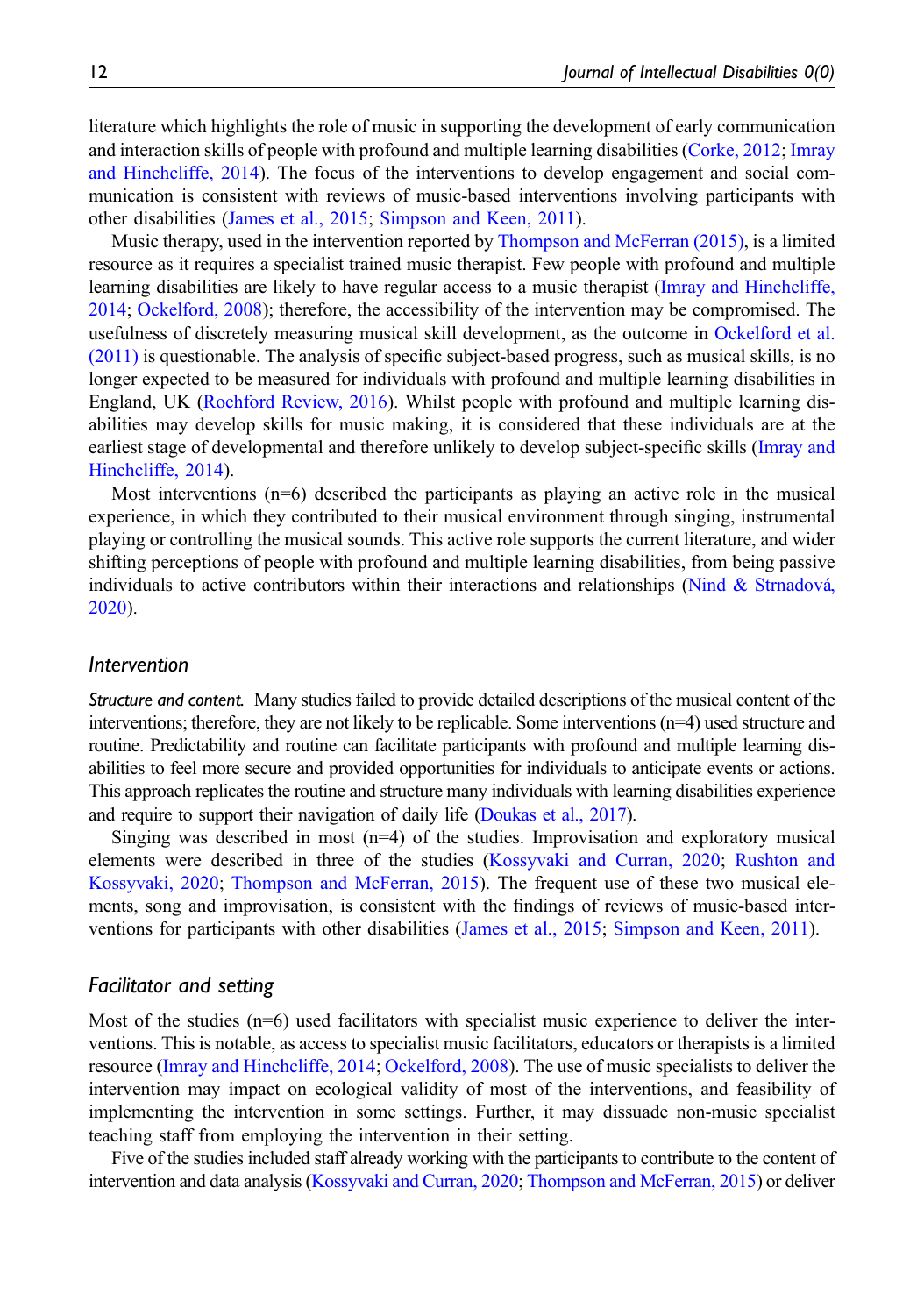and evaluate the intervention [\(Bosch et al., 2017](#page-15-4); [Ockelford et al., 2011](#page-17-13); [Rushton and Kossyvaki, 2020](#page-17-2)). The familiarity and knowledge developed within previously established relationships is likely to support the implementation, interpretation, and analysis of the often idiosyncratic behaviours and responses of participants with profound and multiple learning disabilities [\(McFerran and Shoemark, 2013;](#page-17-16) [Simmons,](#page-17-17) [2021](#page-17-17)). Furthermore, as facilitators became more familiar with working with the individuals with profound and multiple learning disabilities [\(Kossyvaki and Curran, 2020;](#page-16-16) [Thompson and McFerran,](#page-18-3) [2015](#page-18-3)), and/or the intervention, [\(Bosch et al., 2017;](#page-15-4) [Ockelford et al., 2011;](#page-17-13)[Rushton and Kossyvaki, 2020\)](#page-17-2) their roles and interactions may have altered. This added variable, of increased familiarity, is likely to have affected the implementation, effectiveness and outcomes of the interventions.

Most (n=6) studies took place in real-world settings. Whilst this may have compromised the external validity and generalisability of the findings [\(Harackiewicz and Barron, 2004\)](#page-16-21), the ecological validity of the interventions was strong.

#### Duration and frequency

The majority (n=5) of the interventions lasted between 20 and 45 minutes; however, there was great variability in the duration, with the shortest being 12 minutes and the longest two-hours. Interventions were delivered on a weekly or twice weekly basis and were implemented for between 5 weeks and six months. The duration and frequency of the intervention sessions seem viable to be delivered within the weekly schedules of people with profound and multiple learning disabilities, whether in educational or care settings. Participant absence, which is likely due to the complex health needs of people with profound and multiple learning disabilities, was recorded in five of the reviewed studies. Absences or irregular attendance is more likely for individuals with profound and multiple learning disabilities [\(Public Health England, 2019\)](#page-17-18) and this should be considered when designing and implementing interventions for this population, to ensure there is a sufficient period of access to the intervention programme.

#### Equipment or materials

Most of the studies within this review  $(n=5)$  described using a range of untuned percussion instruments, and pitched instruments such as guitar, keyboard and Boom Whackers, which are likely to be found in most school, and some care, settings as part of the intervention. In contrast to the specialist 'Cosmo' digital interface used in [Kossyvaki and Curran \(2020\),](#page-16-16) the use of these commonly found instruments within most interventions increases their ecological validity. The use of readily available materials in typically occurring settings to support the ecological validity of an intervention has been highlighted [\(Ledford et al., 2016](#page-16-22)).

#### **Effectiveness**

Five of the studies reported positive findings, whereas two reported mixed results. [Kossyvaki and Curran](#page-16-16) [\(2020\)](#page-16-16) found inconsistent levels of engagement, whilst reporting increased awareness and attentiveness. [Thompson and McFerran \(2015\)](#page-18-3) also found inconsistencies across the potentially communicative acts they observed. Three studies commented on the limited generalisability of the findings [\(Bosch et al.,](#page-15-4) [2017](#page-15-4); [Kossyvaki and Curran, 2020;](#page-16-16) [Thompson and McFerran, 2015](#page-18-3)) due to the small sample size and idiosyncratic nature of the population. The effectiveness of most interventions is questionable as the individuals facilitating the intervention were also involved in its evaluation. It is unclear, from the identified studies, if the social and behavioural changes reported are attributed to participant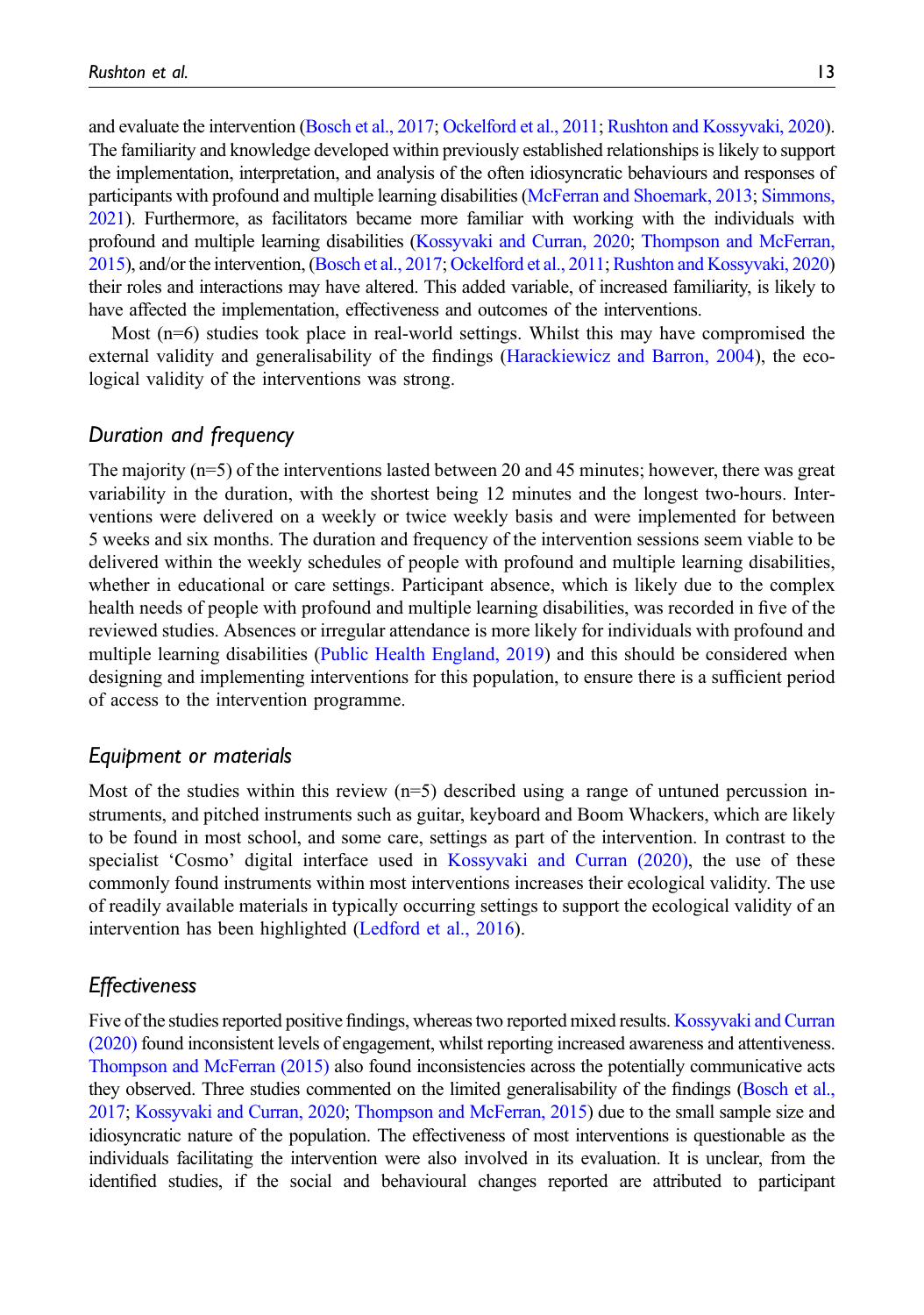development, as a result of the intervention, or whether this occurred because of the altered behaviour, interactions and familiarity of the facilitators. Furthermore, the frameworks used may have compromised the claims of effectiveness.

#### Implications for future research and practice

People with profound and multiple learning disabilities are a heterogenous population [\(Bellamy](#page-15-3) [et al., 2010](#page-15-3)). It appears that the research which has been undertaken in relation to music-based interventions is as varied as the population itself. The intended outcomes and measurement tools varied across the studies, and the data collection tools were frequently designed or adapted for the purpose of the individual intervention, which might have compromised the effectiveness reported. Developing, piloting and validating data collections tools, which are fit for purpose when researching people with profound and multiple learning disabilities, may further improve the validity of the findings of future research.

Rigorous experimental studies such as randomised control trials may not be suitable for research designs involving people with profound and multiple learning disabilities. Due to the heterogeneity and low prevalence of this population, it is unlikely that large numbers of participants with similar characteristics can be found. However, extended studies which include a baselining period, or a control environment, would increase the reliability of the study and claims of effectiveness.

Musical activity is a creative and malleable process, often resulting in highly individualised interactions and responses. This, and the real-world implementation of the interventions, may have compromised the documentation of the procedures used within the reviewed interventions. The procedures described for few interventions were detailed enough to be replicated [\(Bosch et al.,](#page-15-4) [2017](#page-15-4); [Kossyvaki and Curran, 2020](#page-16-16); [Ockelford et al., 2011](#page-17-13)). Replicability of other interventions was compromised due to a lack of detail in either the musical content used, or the intervention procedures employed by the facilitator. Whilst musical interactions are likely to be fluid and variable processes [\(Hallam and MacDonald, 2013\)](#page-16-0) robust and detailed intervention procedures may increase the likelihood and success of practitioners implementing the interventions within their own settings. Further, high quality, robust research may lead to better understanding of how music can be used, and perhaps more importantly, the effects and personal preferences of music for individuals with profound and multiple learning disabilities. Providing musical experiences with understanding of an individuals' preference and choice can create engaging activities and leisure time for people with profound and multiple learning disabilities ([McFerran and Shoemark, 2013](#page-17-16); [Rushton and](#page-17-2) [Kossyvaki, 2020](#page-17-2)) enhancing their quality of life ([Nieuwenhuijse et al., 2020](#page-17-19)). This knowledge, choice and opportunity is particularly important due to the large amounts of spare, unstructured time people with profound and multiple learning disabilities are likely to experience in adulthood [\(Imray](#page-16-20) [and Hinchcliffe, 2014](#page-16-20)).

# Conclusion

Due to the diversity of the population of people with profound and multiple learning disabilities, and more specifically those included within the reviewed papers, a direct comparison of the studies is limited. The review of the literature is limited as it included studies written only in English, between January 2010 and April 2021. Adopting the biopsychosocial model of disability, the reviewers aimed to consider the interventions in relation to the participants, their environment, and the approaches of others. Using this model acknowledged the potential biological, physiological, and cognitive state of people with profound and multiple learning disabilities, whilst realising the further disabling physical,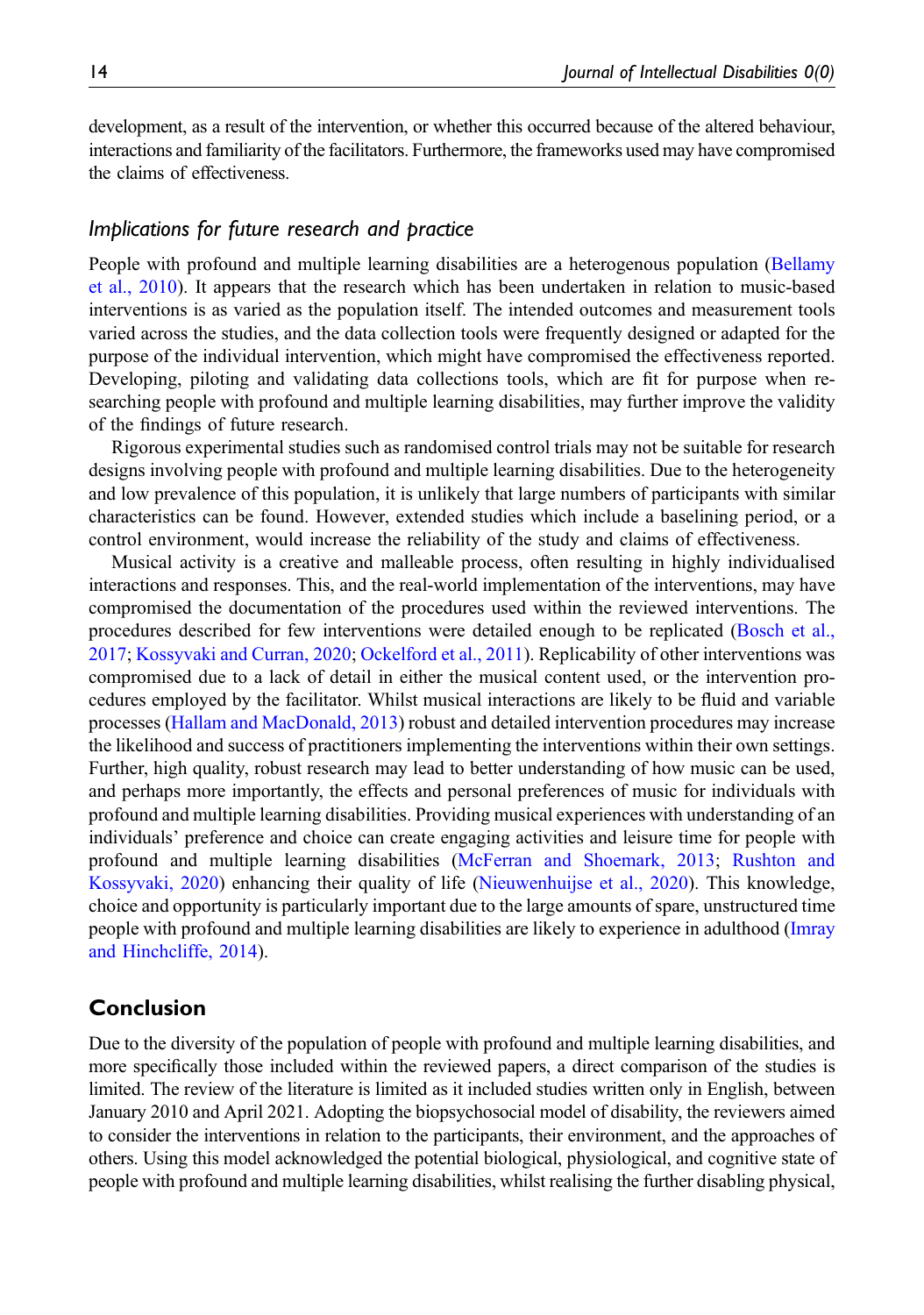attitudinal, and social barriers they encounter daily. The positionality of the researchers has likely influenced the focus of discussion. Data collected in all studies relied heavily on the facilitator and/or researcher interpreting and categorising observable behaviours of the participants.

The experimental nature of the interventions reviewed within this study highlights a need to increase the quantity and quality of research undertaken to better understand how music can be used in a high quality and effective way with people with profound and multiple learning disabilities. The development of validated data collection tools, which are objective, robust, and useful may further support claims of effectiveness when using music with individuals with profound and multiple learning disabilities. Additionally, increased collaboration between music specialists and setting staff, non-music specialists who work daily with individuals with profound and multiple learning disabilities, to develop effective music-based interventions may increase the ecological validity and access to music-based interventions for people with profound and multiple learning disabilities. Effective development of these interventions must be congruent with robust research design and clear dissemination of the protocol and procedures involved to ensure replicability, whilst also being flexible to the musical preferences and individuality of those taking part.

#### Declaration of conflicting interests

The author(s) declared no potential conflicts of interest with respect to the research, authorship, and/or publication of this article.

#### Funding

The author(s) disclosed receipt of the following financial support for the research, authorship, and/or publication of this article: This work was supported by the Economic and Social Research Council (ES/P000711/1)

#### ORCID iDs

Rosie Rushton **b** <https://orcid.org/0000-0001-9657-2932> Lila Kossyvaki **I**<https://orcid.org/0000-0002-9661-604X>

#### References

- <span id="page-15-0"></span>Axelsson A and Wilder J (2014) Frequency of occurrence and child presence in family activities: a quantitative, comparative study of children with profound intellectual and multiple disabilities and children with typical development, International Journal of Developmental Disabilities 60: 13–25.
- <span id="page-15-1"></span>Adler R and Samsonova-Jellison O (2017) Music Therapy for Multisensory and Body Awareness in Children and Adults with Severe to Profound Multiple Disabilities. The MuSense Manual. London: Jessica Kingsley Publishers.
- <span id="page-15-2"></span>Barnes C (2019) Understanding the social model of disability. In: Watson N, Vehmas S (eds) Routledge Handbook of Disability Studies 2nd edition. Abingdon: Routledge.
- <span id="page-15-3"></span>Bellamy G, Croot L, Bush A, et al. (2010) A study to define: profound and multiple learning disabilities (PMLD). Journal of Intellectual Disabilities 14: 221–235.
- <span id="page-15-5"></span>van den Bosch K, Andringa T, Baskent D, et al. (2016) The role of sound in residential facilities for people with profound intellectual and multiple disabilities. Journal of Policy and Practice in Intellectual Disabilities 13: 61–68.
- <span id="page-15-4"></span>Bosch K, Andringa T, Peterson W, et al. (2017) A comparison of natural and non-natural soundscapes on people with severe or profound intellectual and multiple disabilities, Journal of Intellectual & Developmental Disability 42(3): 301–307.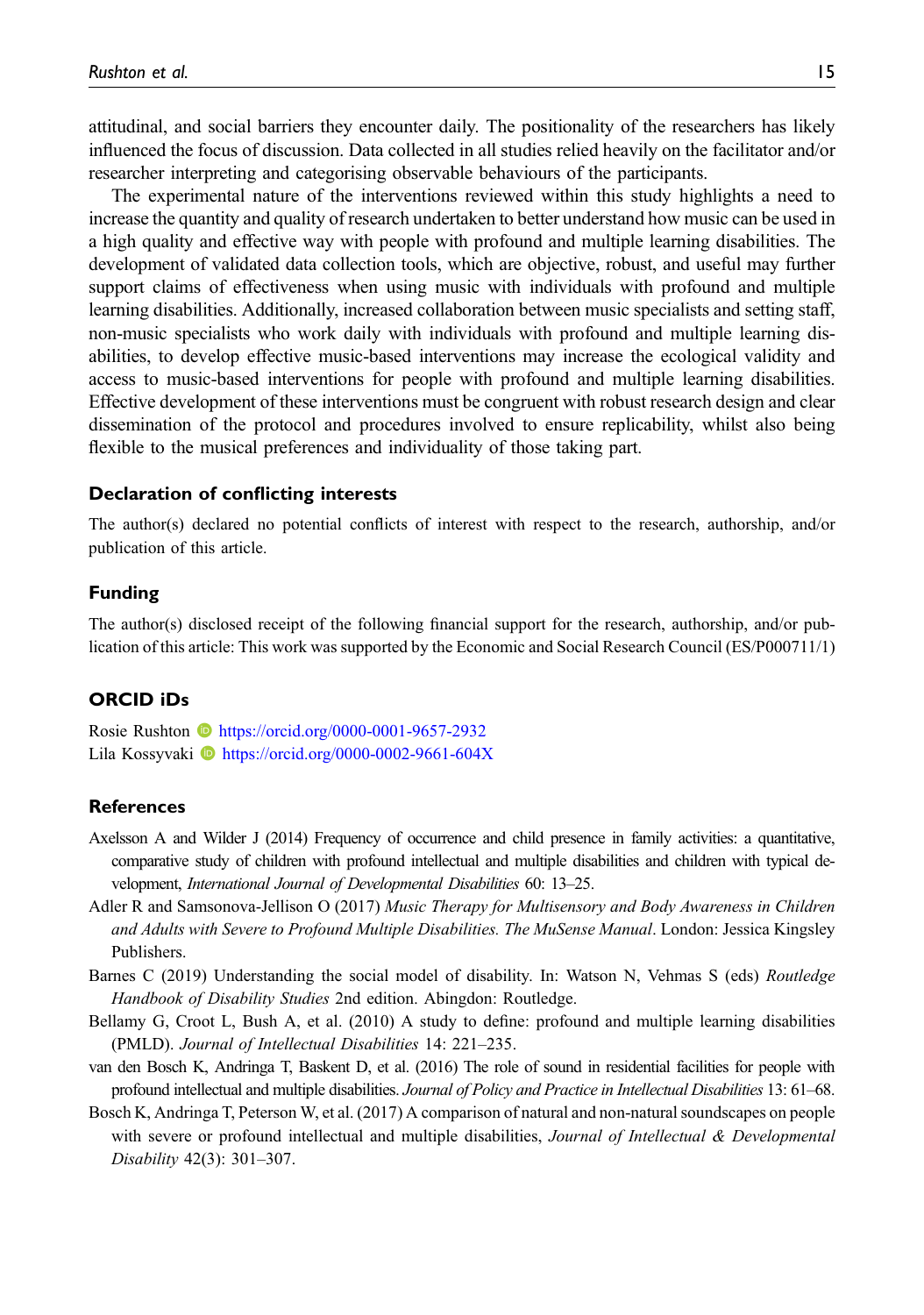- <span id="page-16-7"></span>Brown L and Jellison J (2012) Music research with children and youth with disabilities and typically developing peers: a systematic review. Journal of Music Therapy 49: 335–364.
- <span id="page-16-13"></span>Carnaby S (2004) People with profound and multiple learning disabilities: a review of research about their lives. Mencap Report.
- <span id="page-16-17"></span><span id="page-16-3"></span>Corke M (2012) Using Playful Practice to Communicate with Special Children. Oxon: Routledge.
- <span id="page-16-2"></span>Cosmo by Filisia. (2017) Cosmo. Available at: [https://www.](https://www.filisia.com/)filisia.com/ (accessed 19 July 2021).
- Custodero L and Johnson-Green E (2003) Passing the cultural torch: musical experience and musical parenting of infants. Journal of Research in Music Education 51: 102–114.
- <span id="page-16-9"></span>DeVries D, Beck T, Bethany S, et al. (2015) Music as a therapeutic intervention with autism: a systematic review of the literature. Therapeutic Recreation Journal 49: 220–237.
- <span id="page-16-5"></span>Doukas T, Fergusson A, Fullerton M, et al. (2017) Supporting People with Profound and Multiple Learning Difficulties. Core and Essential Service Standards. [https://www.pmldlink.org.uk/wp-content/uploads/2017/](https://www.pmldlink.org.uk/wp-content/uploads/2017/11/Standards-PMLD-h-web.pdf) [11/Standards-PMLD-h-web.pdf](https://www.pmldlink.org.uk/wp-content/uploads/2017/11/Standards-PMLD-h-web.pdf)
- <span id="page-16-12"></span>Engel, G (1977) The need for a new medical model: a challenge for biomedicine. Science (New York, N.Y.) 196: 129–136.
- <span id="page-16-14"></span>Fenech AM (2015) A study of engagement in active and passive roles in casual leisure occupations. Open Journal of Occupational Therapy 3: 1–16.
- <span id="page-16-6"></span>Grace J (2017) Sensory-Being for Sensory Beings: Creating Entrancing Sensory Experiences. London: Routledge.
- <span id="page-16-0"></span>Hallam S and MacDonald R (2013) Introduction: perspectives on the power of music. Research Studies in Music Education 35: 83–86.
- <span id="page-16-21"></span>Harackiewicz JM and Barron KE (2004) Conducting social psychological research in educational settings: "lessons we learned in school." In: Sansone C, Morf C, Panter A (eds) Handbook of Methods in Social Psychology. Thousand Oaks, CA: Sage, 471–484.
- <span id="page-16-8"></span>Hooper J, Wigram T, Carson D, et al. (2008) A review of the music and intellectual disability literature (1943– 2006) part two—Experimental writing. Music Therapy Perspectives 26: 80–96.
- <span id="page-16-20"></span>Imray P and Hinchcliffe V (2014) Curricula for Teaching Children and Young People with Severe or Profound and Multiple Learning Difficulties. London: Routledge.
- <span id="page-16-10"></span>James R, Sigafoos J, and Green VA (2015) Music therapy for individuals with autism spectrum disorder: a systematic review. Review Journal of Autism Development Disorder 2: 39–54.
- <span id="page-16-1"></span>Juslin PN and Sloboda JA (2013) Music and emotion. In Deutsch D (ed) The Psychology of Music. Cambridge, USA: Elsevier Academic Press, 583–645.
- <span id="page-16-15"></span>Kishida Y and Kemp C (2006) A measure of engagement for children with intellectual disabilities in early childhood settings: a preliminary study. Journal of Intellectual and Developmental Disability 31: 101–114.
- <span id="page-16-16"></span>Kossyvaki L and Curran S (2020) The role of technology-mediated music-making in enhancing engagement and social communication in children with autism and intellectual disabilities. Journal of Intellectual Disabilities 24: 118–138.
- <span id="page-16-18"></span>Kossyvaki L and Papoudi D (2016) A review of play interventions for children with autism at school. International Journal of Disability, Development and Education 63(1): 45–63.
- <span id="page-16-22"></span>Ledford J, Hall E, Conder E, et al. (2016) Research for young children with autism spectrum disorders: evidence of social and ecological validity. Topics in Early Childhood Special Education 35: 223–233.
- <span id="page-16-19"></span>Levy A and Perry A (2011) Outcomes in adolescents and adults with autism: a review of the Literature. Research in Autism Spectrum Disorders 5: 1271–1282.
- <span id="page-16-4"></span>Maes B, Vos B and Penne A (2010) Analysis of daytime activities for children with profound intellectual and multiple disabilities in specific settings. The British Journal of Development Disabilities 56: 123–136.
- <span id="page-16-11"></span>Mayer-Benarous H, Benarous X, Vonthron F, et al. (2021) Music therapy for children with autistic spectrum disorder and/or other neurodevelopmental disorders: a systematic review. Frontiers in Psychiatry 12.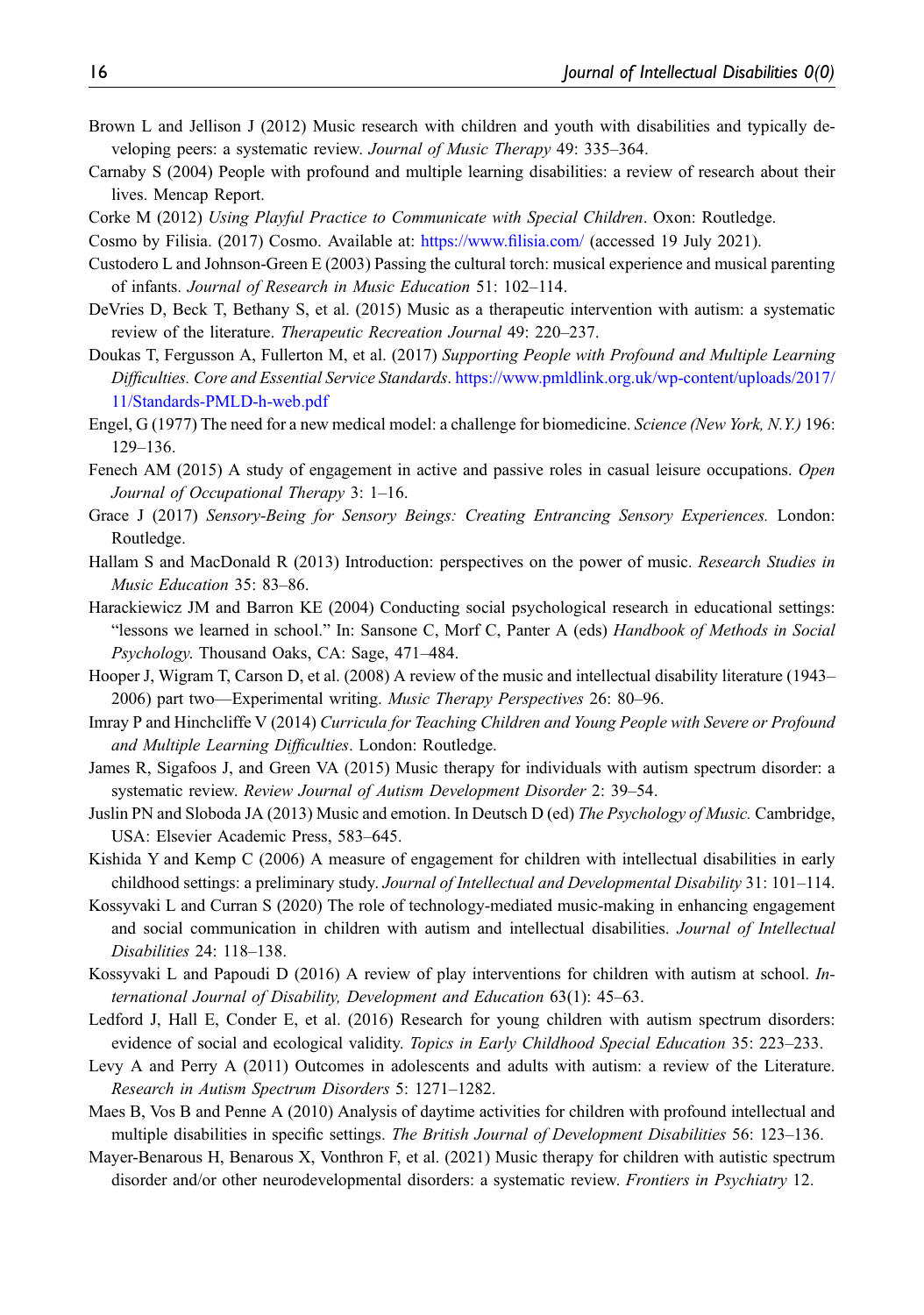- <span id="page-17-16"></span>McFerran K and Shoemark H (2013) How musical engagement promotes well-being in education contexts: the case of a young man with profound and multiple disabilities. International Journal of Qualitative Studies on Health and Well-Being 8: 1.
- <span id="page-17-0"></span>Murphy A and McFerran K (2017) Exploring the literature on music participation and social connectedness for young people with intellectual disability: a critical interpretive synthesis. Journal of Intellectual Disabilities 22: 297–314.
- <span id="page-17-19"></span>Nieuwenhuijse A, Willems D, van Goudoever J, et al. (2020) The perspectives of professional caregivers on quality of life of persons with profound intellectual and multiple disabilities: a qualitative study. International Journal of Developmental Disabilities 2047–3877.
- <span id="page-17-4"></span>Nind M and Strnadová I (2020) Belonging for People with Profound Intellectual and Multiple Disabilities. Pushing the Boundaries of Inclusion. Oxon: Routledge.
- <span id="page-17-7"></span>Ockelford A (2000) Music in the education of children with severe or profound learning difficulties: Issues in current U.K. provision, a new conceptual framework, and proposals for research, Psychology of Music 28: 197–217.
- <span id="page-17-1"></span>Ockelford A (2008) Music for Children and Young People with Complex Needs. Oxford: Oxford University Press.
- <span id="page-17-13"></span>Ockelford A, Welch G, Jewell Gore L, et al. (2011) "Sounds of Intent", Phase 2: Gauging the musical development of children with complex needs. European Journal of Special Needs Education 26: 177–199.
- <span id="page-17-18"></span>Public Health England (2019) Chapter 1: education and children's social care. Available at: [https://www.gov.](https://www.gov.uk/government/publications/people-with-learning-disabilities-in-england/chapter-1-education-and-childrens-social-care-updates) [uk/government/publications/people-with-learning-disabilities-in-england/chapter-1-education-and-childrens](https://www.gov.uk/government/publications/people-with-learning-disabilities-in-england/chapter-1-education-and-childrens-social-care-updates)[social-care-updates](https://www.gov.uk/government/publications/people-with-learning-disabilities-in-england/chapter-1-education-and-childrens-social-care-updates) (accessed 12 July 2021).
- <span id="page-17-11"></span>PMLD Network (2002) Valuing people with profound multiple learning disabilities (PMLD)'. Available at: <http://www.profoundandmultiplelearningdisabilitiesnetwork.org/> (accessed 12 July 2021).
- <span id="page-17-6"></span>Ramney M (2011) Group Music Activities for Adults with Intellectual and Developmental Disabilities. London: Jessica Kingsley Publishers.
- <span id="page-17-10"></span>Rees K (2017) Models of disability and the categorisation of children with severe and profound learning difficulties: Informing educational approaches based on an understanding of individual needs. *Educational* and Child Psychology 34: 30–39.
- <span id="page-17-15"></span>Rochford D (2016) The Rochford Review: Final Report Review of Assessment for Pupils Working below the Standard of National Curriculum Tests. London: The Stationery Office.
- <span id="page-17-9"></span>Rolka E and Silverman M (2015) A systematic review of music and dyslexia. The Arts in Psychotherapy 46: 24–32.
- <span id="page-17-2"></span>Rushton R and Kossyvaki L (2020) Using Musical Play with children with profound and multiple learning disabilities at school. British Journal of Special Education 47: 489–509.
- Rushton R and Kossyvaki L (2022) The role of music within the home-lives of young people with profound and multiple learning disabilities: Parental perspectives. British Journal of Learning Disabilities 50: 29–40.
- <span id="page-17-3"></span>Sigafoos J, Arthur-Kelly M and Butterfield N (2006) Enhancing Everyday Communication for Children with Disabilities. Baltimore: Brookes.
- <span id="page-17-17"></span>Simmons B (2021) From living to lived and being-with: exploring the interaction styles of children and staff towards a child with profound and multiple learning disabilities, International Journal of Inclusive Education 25(6): 657–670.
- <span id="page-17-14"></span>Simpson K and Keen D (2011) Music interventions for children with autism: narrative review of the literature. Journal of Autism and Developmental Disorders 41: 1507–1514.
- <span id="page-17-8"></span><span id="page-17-5"></span>Stern D (2010) The issue of vitality. Nordic Journal of Music Therapy 18: 88–102.
- <span id="page-17-12"></span>Thompson N (2019) Mental Health and Well-Being. Alternatives to the Medical Model. London: Routledge.
- Terlektsi E, Wootten A, Douglas G, et al. (2019) A Rapid Evidence Assessment of the Effectiveness of Educational Interventions to Support Children and Young People with Hearing Impairment. Cardiff: Welsh Government, GSR report number 40/2019.